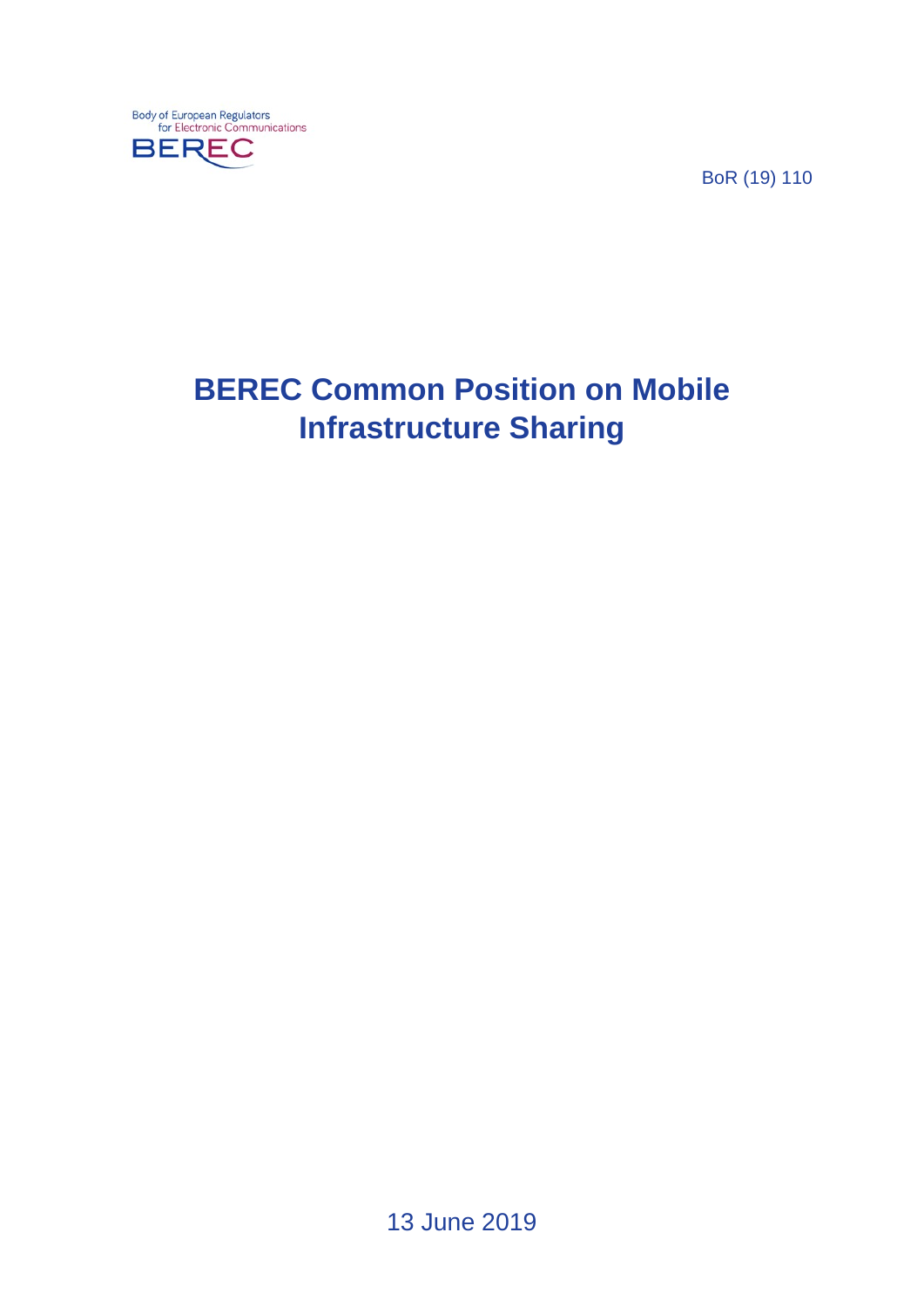## **Content**

|               |                                                                                   | <b>Executive Summary 2</b>                                                                                                                                                                                        |  |  |
|---------------|-----------------------------------------------------------------------------------|-------------------------------------------------------------------------------------------------------------------------------------------------------------------------------------------------------------------|--|--|
| $\mathbf 1$ . |                                                                                   |                                                                                                                                                                                                                   |  |  |
| 2.            |                                                                                   |                                                                                                                                                                                                                   |  |  |
|               |                                                                                   |                                                                                                                                                                                                                   |  |  |
| 3.            |                                                                                   |                                                                                                                                                                                                                   |  |  |
|               |                                                                                   | 3.2. Important objectives and factors to consider when assessing mobile network infrastructure sharing<br>3.2.2. Common position (CP3) on the parameters to consider when assessing network sharing agreements in |  |  |
| 4.            | Indicative analysis of different types of network sharing, according to the above |                                                                                                                                                                                                                   |  |  |
|               |                                                                                   | 4.5. Other situations where network sharing agreements could be possible, but in duly justified conditions<br>21                                                                                                  |  |  |
|               |                                                                                   |                                                                                                                                                                                                                   |  |  |
|               |                                                                                   |                                                                                                                                                                                                                   |  |  |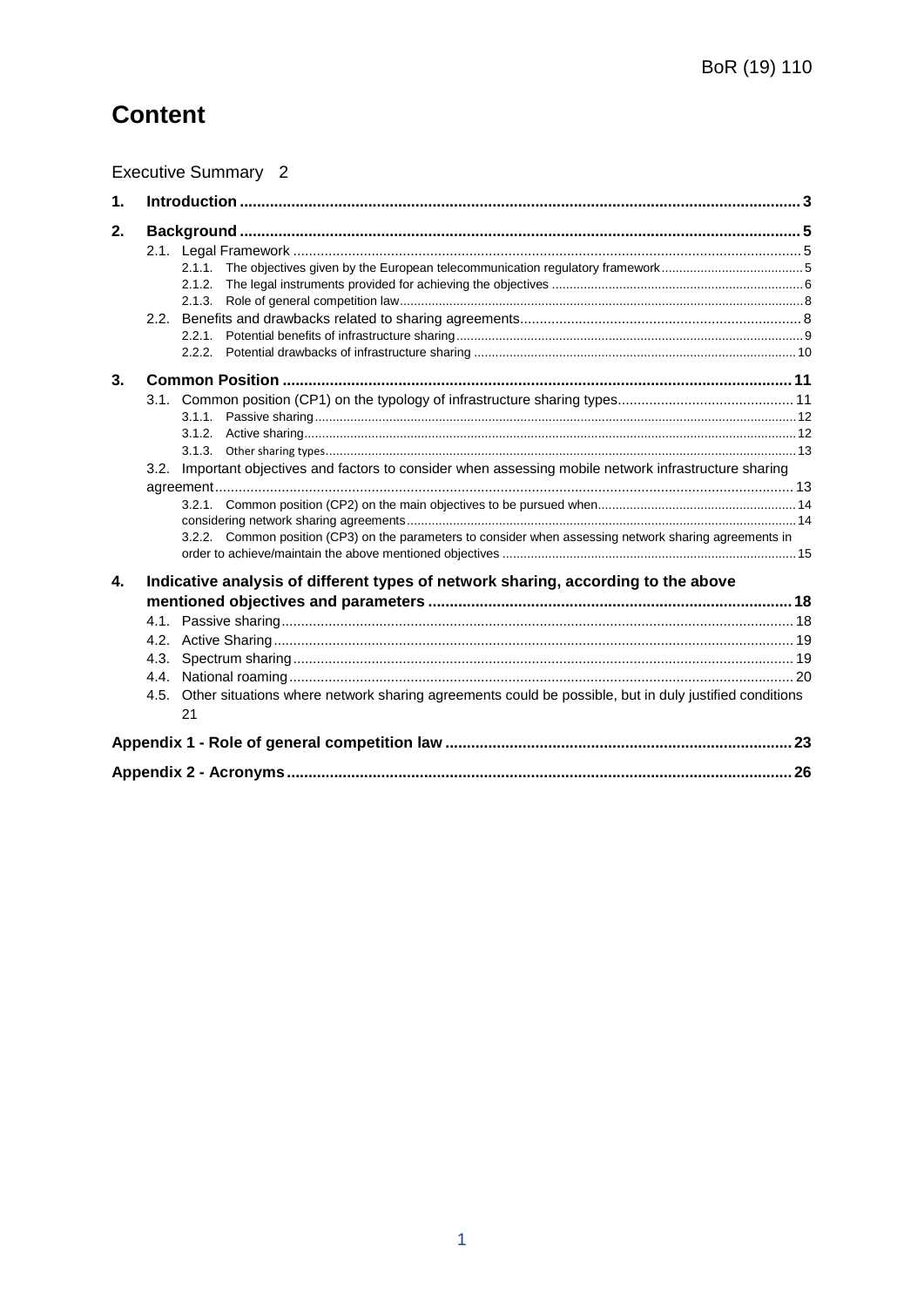## <span id="page-2-0"></span>**Executive Summary**

This Common Position describes criteria which can be taken into account by NRAs in assessing mobile infrastructure sharing agreements where NRAs have competence to do so.

It is intended to provide NRAs, stakeholders and interested parties with information relating to the treatment of such agreements in Europe.

To this end, this document provides 'background information' relevant to the consideration of infrastructure sharing agreements which do not (on their own) constitute a Common Position. This includes information on relevant legal frameworks relating to the treatment of infrastructure sharing agreements and information on the potential benefits and drawbacks of infrastructure sharing agreements.

The Common Position itself consists of:

- common definitions of different infrastructure sharing types: passive sharing, co-location, site sharing, mast sharing, active sharing, RAN sharing, MORAN sharing, MOCN sharing, frequency (or spectrum) pooling, national/local roaming, core network sharing and backhaul sharing;
- common important objectives which NRAs should consider when assessing infrastructure sharing agreements (providing that it is within their competence to do so): effective competition, better connectivity and efficient use of spectrum;
- common factors which NRAs should consider when assessing infrastructure sharing agreements (providing that it is within their competence to do so): competitive market forces evolution, the feasible level of competition, type of sharing, shared information between the sharing parties and its impact on their ability to compete, reversibility and contractual implementation.

It should be noted that consideration of these factors, their relative importance to one another, and the relevance of potentially significant other factors not listed here are likely to be highly context specific. In all instances, therefore, assessing infrastructure sharing agreements will require evidence-based analysis on a case-by-case basis.

Finally, this document provides a description of potential treatment of specific infrastructure sharing types.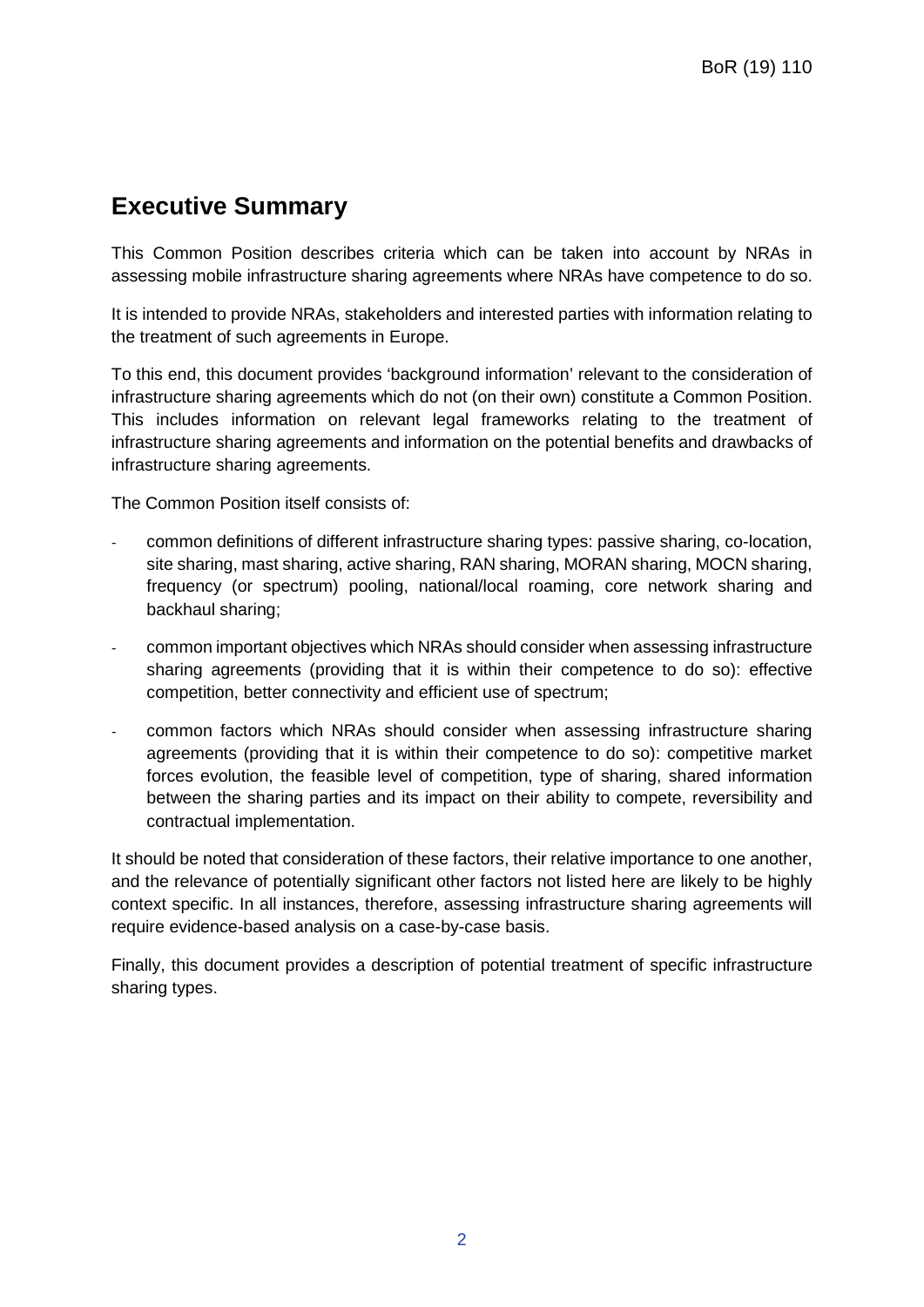## <span id="page-3-0"></span>**1. Introduction**

The sharing of mobile network infrastructure is an established feature of many European mobile markets. Several markets have more than one such system in place, which generally come about either as a result of commercial negotiation between participating parties, or  $$ less frequently – as a result of regulatory intervention by NRAs and/or competent authorities.

In appropriate circumstances (where they comply with competition law and subject to market context), network sharing agreements can bring benefits to end users.

A number of reports/positions on mobile network infrastructure sharing have already been published. BEREC itself has published two such documents:

- a) In June 2011, BEREC published, jointly with the RSPG, a report on mobile infrastructure sharing in Europe<sup>[1](#page-3-1)</sup> ('the 2011 report'). This report described those sharing agreements which had been established at that time. It identified a number of potential benefits to infrastructure sharing (subject to market context). These are discussed in greater detail in this document.
- b) In June 2018, BEREC published a report which described features of mobile infrastructure sharing in European markets and provided an outline of some of the potential benefits and drawbacks of such arrangements ('the June 2018 report').[2](#page-3-2) The report was based on responses from thirty European NRAs. That report demonstrated that the majority of infrastructure sharing agreements in Europe are the result of commercial negotiation, rather than regulatory intervention and their impacts on the market are context-specific.

This document is intended to build on BEREC's previous work on mobile infrastructure sharing by identifying and describing factors to be considered by NRAs when assessing any infrastructure sharing agreement, where they have competence to do so. Therefore, the remit of this common position is limited to NRAs acting under the electronic communication legislation.

It is intended to provide:

- 1. NRAs with a common non-exhaustive list of criteria for consideration in those situations where they assess network sharing;
- 2. information to stakeholders with an interest in infrastructure sharing agreements in Europe;
- 3. a contribution to a consistent application of the EU telecommunications rules in the context of infrastructure sharing, while taking into account the difference in national circumstances among EU Member States;

<span id="page-3-1"></span> <sup>1</sup> BoR (11) 26: [https://berec.europa.eu/eng/document\\_register/subject\\_matter/berec/reports/224-berec](https://berec.europa.eu/eng/document_register/subject_matter/berec/reports/224-berec-rspg-report-on-infrastructure-and-spectrum-sharing-in-mobilewireless-networks)[rspgreport-on-infrastructure-and-spectrum-sharing-in-mobilewireless-networks](https://berec.europa.eu/eng/document_register/subject_matter/berec/reports/224-berec-rspg-report-on-infrastructure-and-spectrum-sharing-in-mobilewireless-networks)

<span id="page-3-2"></span><sup>2</sup> BoR (18) 116 [https://berec.europa.eu/eng/document\\_register/subject\\_matter/berec/reports/8164-berec](https://berec.europa.eu/eng/document_register/subject_matter/berec/reports/8164-berec-report-on-infrastructure-sharing)[reporton-infrastructure-sharing](https://berec.europa.eu/eng/document_register/subject_matter/berec/reports/8164-berec-report-on-infrastructure-sharing)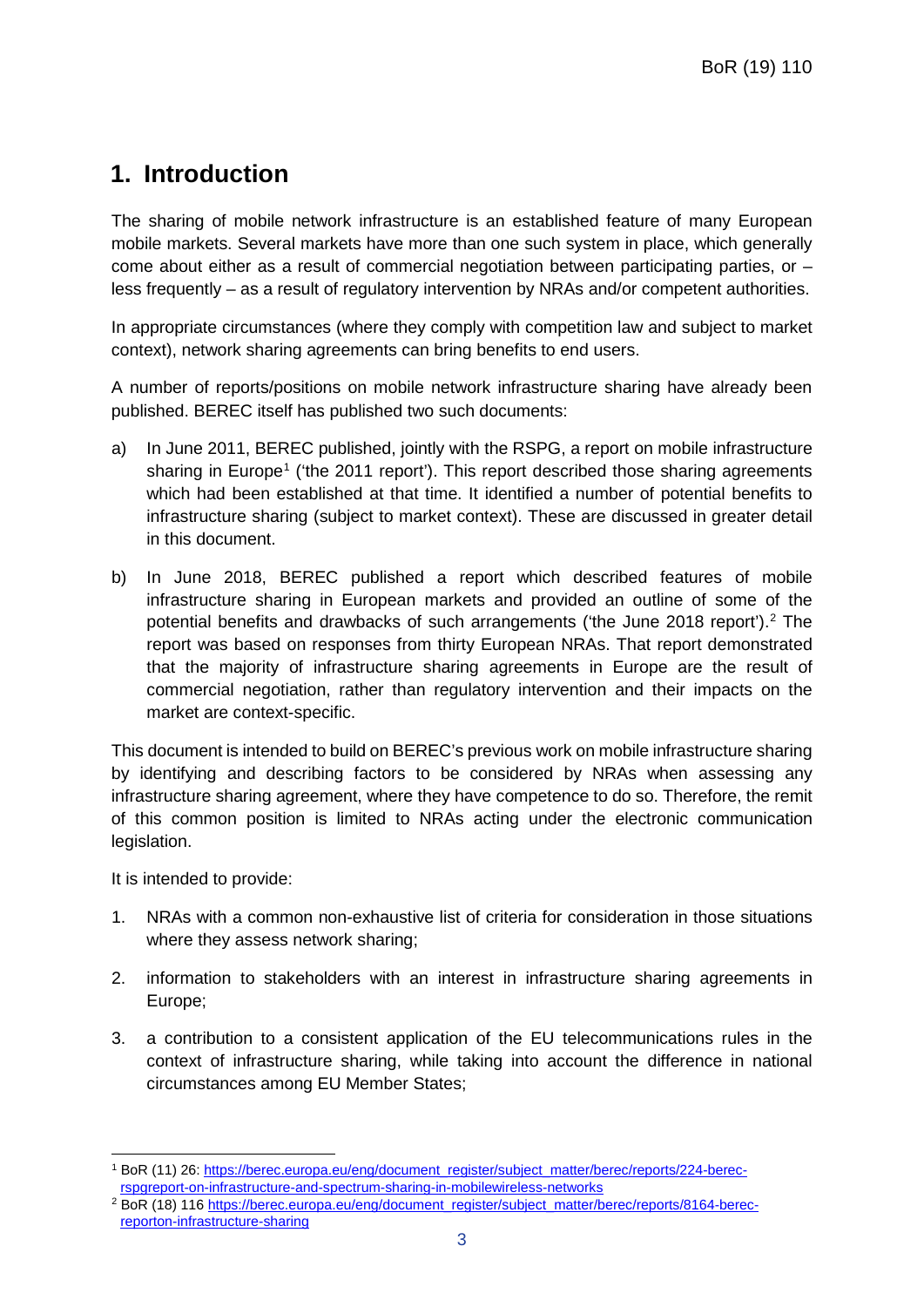4. updated observations relating to the potential risks and benefits of infrastructure sharing.

It is to be noted that market context is likely to be highly significant in any assessment of infrastructure sharing agreements.

This document is organized in the following way:

- 1. Background information on mobile infrastructure sharing agreements relevant to the Common Position. This includes:
	- (a) An overview of the legal framework relevant to the assessment of infrastructure sharing agreements;
	- (b) Some of the potential benefits and drawbacks of such agreements;
- 2. Common Position about mobile network infrastructure sharing:
	- (a) A typology of different infrastructure sharing types;
	- (b) Important objectives
	- (c) Factors most likely to be relevant when assessing mobile network infrastructure sharing agreements;
- 3. An example assessment of different types of network sharing using factors defined in the Common Position.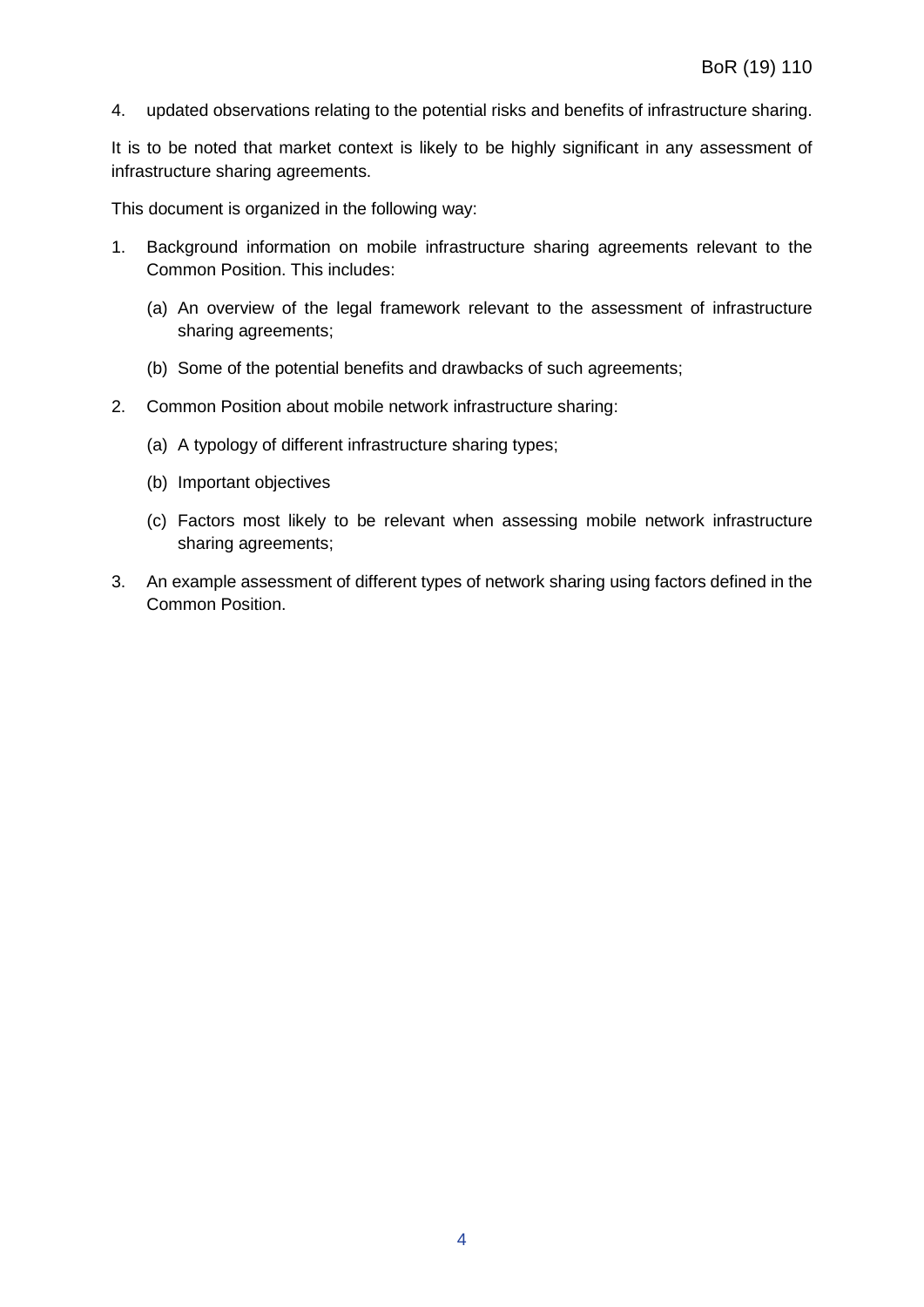## <span id="page-5-0"></span>**2. Background**

This background section first provides an overview of the legal framework applicable to mobile network infrastructure sharing agreements. It then identifies some benefits and drawbacks that can stem from such sharing agreements.

### <span id="page-5-1"></span>**2.1. Legal Framework**

The legal framework enables competent authorities – in limited and respectively specific situations - to restrict or to impose infrastructure sharing. Thus, this subsection describes the current and the new legal framework which applies to infrastructure sharing agreements. In doing so, both the European electronic communications framework adopted in 2002 amended in 2009 and the new European electronic communication code are considered. Directive (EU) 2018/1972 of the European Parliament and of the Council of 11 December 2018 establishing the European Electronic Communications Code (hereinafter- the Code) entered into force on 20 December 2018. This Directive establishes a harmonised framework for the regulation of electronic communications networks (hereinafter- ECN), ECS, associated facilities and associated services and certain aspects of terminal equipment. It also repeals Directives 2002/19/EC, 2002/20/EC, 2002/21/EC, 2002/22/EC as of 21 December 2020. Members States shall implement into its national law this Directive by 21 December 2020.

First, the objectives and powers of competent authorities (being the NRA or another authority<sup>[3](#page-5-3)</sup>) in the telecommunications-specific legal framework relevant for infrastructure sharing agreements are described.

Secondly, the legal instruments provided for achieving the general objectives are addressed.

Thirdly, the role of general competition law relating to infrastructure sharing agreements in Europe is briefly described. General competition law applies to all infrastructure sharing agreements. National law is not described in this document but it may provide for specific provisions applicable to infrastructure sharing agreements in the Member States concerned.

#### <span id="page-5-2"></span>**2.1.1. The objectives given by the European telecommunication regulatory framework**

Under the European electronic communications framework adopted in 2002 and amended in 2009 (Directives 2002/19/EC, 2002/20/EC, 2002/21/EC, 2002/22/EC), competent authorities have several objectives, including:

- a) Promote competition;
- b) Contribute to the development of the internal market, and;
- c) Promote the interests of the citizens of the European Union.[4](#page-5-4)

<span id="page-5-3"></span> <sup>3</sup> Depending on national law, the competences could be on the NRA or on another authority.

<span id="page-5-4"></span><sup>4</sup> Article 8, Directive 2002/21/EC on a common regulatory framework for electronic communications networks and services as amended by Directive 2009/140/EC and Regulation 544/2009 (known as the Framework Directive)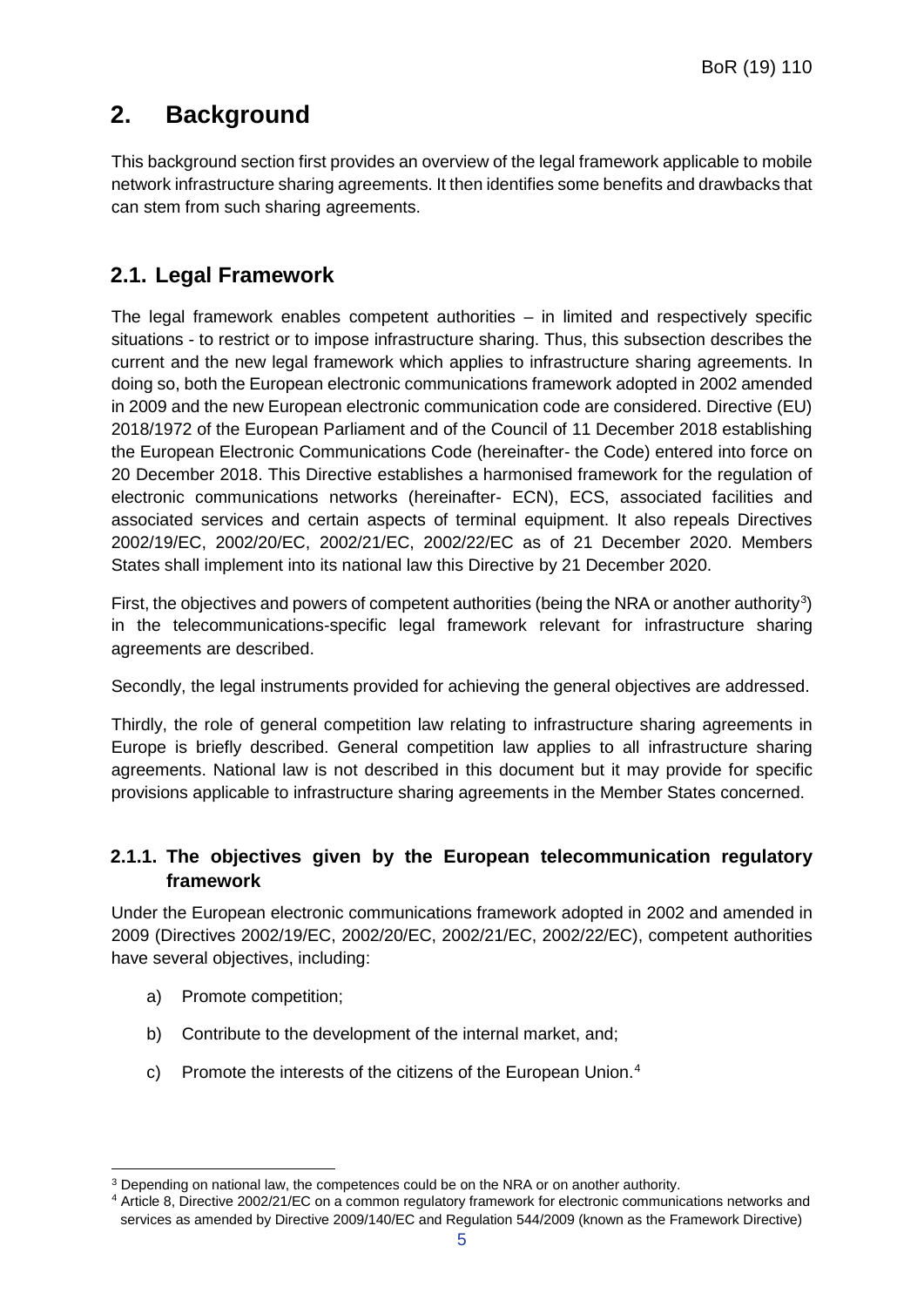The Code repeats the existing three primary general objectives of promoting competition, the internal market and end-user interests. The Code<sup>[5](#page-6-1)</sup> also includes the additional objective of connectivity and access to very high capacity networks and emphasises that competition includes efficient infrastructure-based competition.

One of the regulatory principles embedded in the Code is to promote efficient investment and innovation in new and enhanced infrastructures. This includes ensuring that any access obligation takes appropriate account of the risk incurred by the investing undertakings. It also includes permitting various cooperative arrangements between investors and parties seeking access to diversify the risk of investment, whilst ensuring that competition in the market and the principle of non-discrimination are preserved.

Independently of the Code, the Broadband Cost Reduction Directive has the objective to reduce the cost for deployment and to promote the joint use of physical infrastructure.<sup>[6](#page-6-2)</sup>

#### <span id="page-6-0"></span>**2.1.2. The legal instruments provided for achieving the objectives**

To achieve these objectives, the European electronic communications framework adopted in 2002 and amended in 2009 (Directives 2002/19/EC, 2002/20/EC, 2002/21/EC, 2002/22/EC) granted competent authorities several regulatory instruments, including:

- (i) Competent authorities may attach conditions to spectrum usage rights in order to achieve the objectives of regulation on a non-discriminatory, proportionate and transparent basis. For example, they may attach conditions on coverage and/or quality.<sup>[7](#page-6-3)</sup> This may concern active as well as passive sharing.
- (ii) Competent authorities might impose passive sharing if the establishment of the passive infrastructure was based on rights of way.[8](#page-6-4) This solely concerns passive sharing.
- (iii) Competent authorities shall ensure that competition is not distorted by any transfer or accumulation of rights of use of radio frequencies. $9$  In such a case, the competent authority may prohibit any transfer or impose conditions. Thus, for any spectrum pooling that requires a transfer of rights of use, the related transfer of rights requires approval by the competent authority and may be prohibited or conditions might be imposed. This primarily concerns active sharing.

The broadband cost reduction directive also requires MNOs to give access to their physical infrastructure. Competent authorities have to resolve disputes arisen between operators and may impose a price for access.

<span id="page-6-1"></span> <sup>5</sup> Article 3 EECC.

<span id="page-6-2"></span><sup>6</sup> Broadband Cost Reduction Directive – Directive 2014/61/EU of the European Parliament and of the Council of

<sup>15</sup> May 2014 on measures to reduce the cost of deploying high-speed electronic communications networks. <sup>7</sup> See Article 6.1 Authorisation Directive. Furthermore, Article 5 of the Decision No 243/2012/EU of the European

<span id="page-6-3"></span>Parliament and the Council of 14 March 2012 establishing a multiannual radio spectrum policy programme, foresees the possibility for Member states to adopt measures such as conditions on rights of use for national or regional roaming.

<span id="page-6-4"></span><sup>8</sup> Article 12 of the Framework Directive.

<span id="page-6-5"></span><sup>&</sup>lt;sup>9</sup> Article 5.6 Authorisation Directive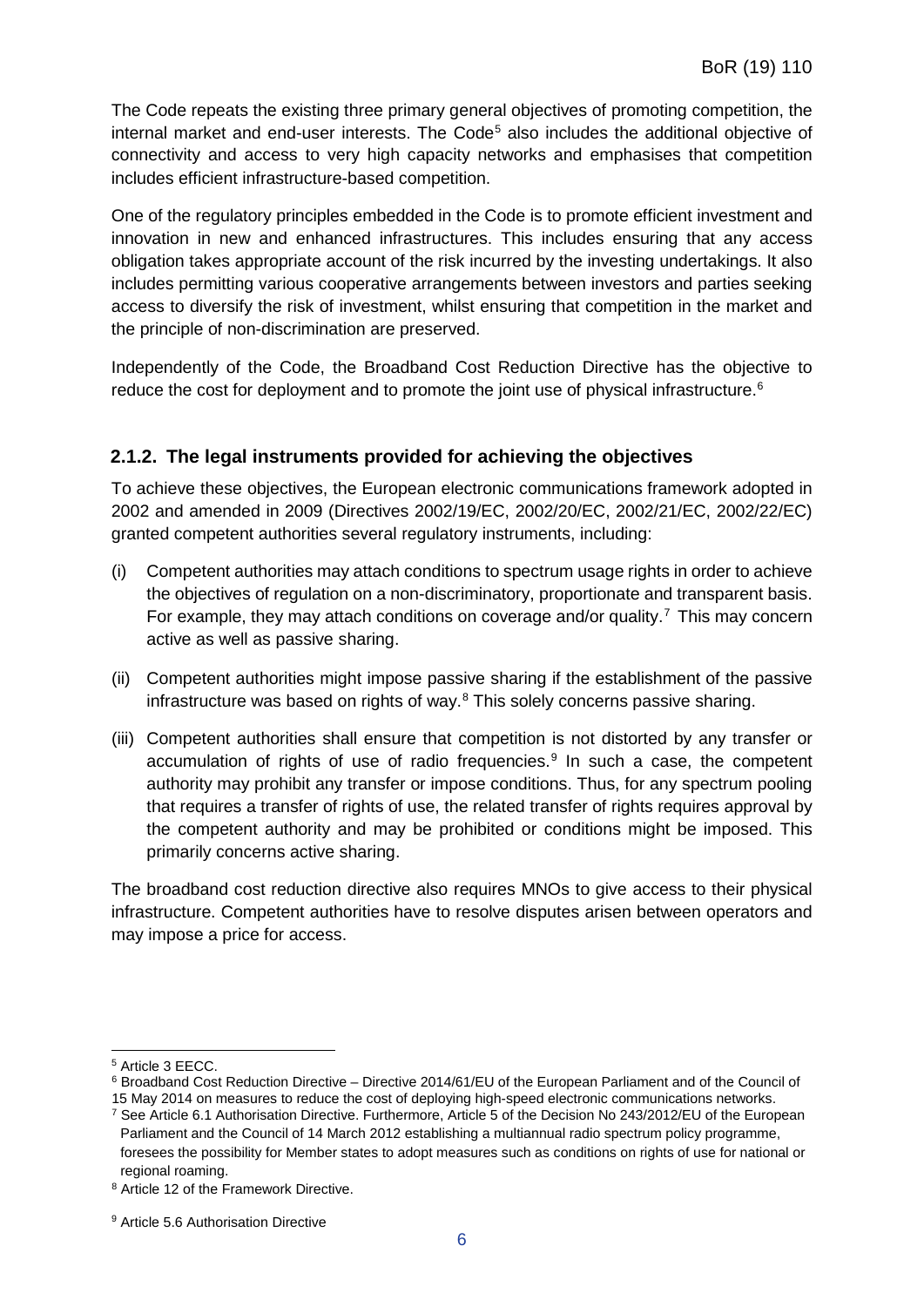Under the Code, the instruments available with respect to infrastructure sharing are the following:

- a) According to Article 47, competent authorities shall attach conditions to individual rights of use of radio spectrum to ensure optimal and the most effective and efficient use of radio spectrum and promoting coverage. In particular, competent authorities may provide for the following possibilities (a) to share passive or active infrastructure which relies on radio spectrum, or radio spectrum, (b) to enter into commercial roaming access agreements and (c) to jointly roll-out. Of particular importance here is the effective and efficient use of the spectrum, the promotion of coverage and the rapid deployment of networks (especially in less densely populated areas). In this regards, competent authorities shall not prevent the sharing of radio spectrum in the conditions attached to the rights of use for radio spectrum. Implementation by undertakings of conditions attached pursuant to this paragraph shall remain subject to competition law. This instrument may concern passive as well as active sharing.
- b) According to Article 52 and if applicable Article 51, competent authorities shall promote effective competition and avoid distortions of competition in the internal market when deciding to grant, amend or renew rights of use for radio spectrum. To pursue this objective, competent authorities shall take appropriate measures. For the assessment of the necessity of such measures, competent authorities shall take the approach of market analysis into account. This may also concern infrastructure sharing under the appropriate conditions. For example, roaming might be imposed for entry assistance.
- c) According to Article 44, competent authorities may impose sharing in order to protect the environment, public health, public security or to meet town- and country- planning objectives if the establishment of the infrastructure was based on rights of way.
- d) According to Article 61.4, competent authorities will have the power to impose obligations either to share passive infrastructure and or to conclude localised roaming agreements. These obligations would be imposed only under the following conditions: First, passive sharing or localized roaming must be directly necessary for the local provision of services which rely on the use of radio spectrum. Second, no viable and similar alternative means of access to end-users is made available to any undertaking on fair and reasonable terms and conditions. Third, the possibility to impose sharing is clearly provided for when granting the rights of use for radio spectrum. Fourth, market-driven deployment of infrastructure for the provision of networks or services which rely on the use of radio spectrum is subject to insurmountable economic or physical obstacles and therefore access to networks or services by end-users is severely deficient or absent. In those circumstances where access and sharing of passive infrastructure does not suffice to address the situation, sharing of active infrastructure may be imposed. Upon failure of commercial negotiations, competent authorities shall resolve the dispute with a binding decision.<sup>[10](#page-7-0)</sup>

Sharing implemented under such conditions shall remain subject to competition law. To summarize, the most important new instruments in the Code are:

<span id="page-7-0"></span> <sup>10</sup> See Article 26 for the relevant procedure.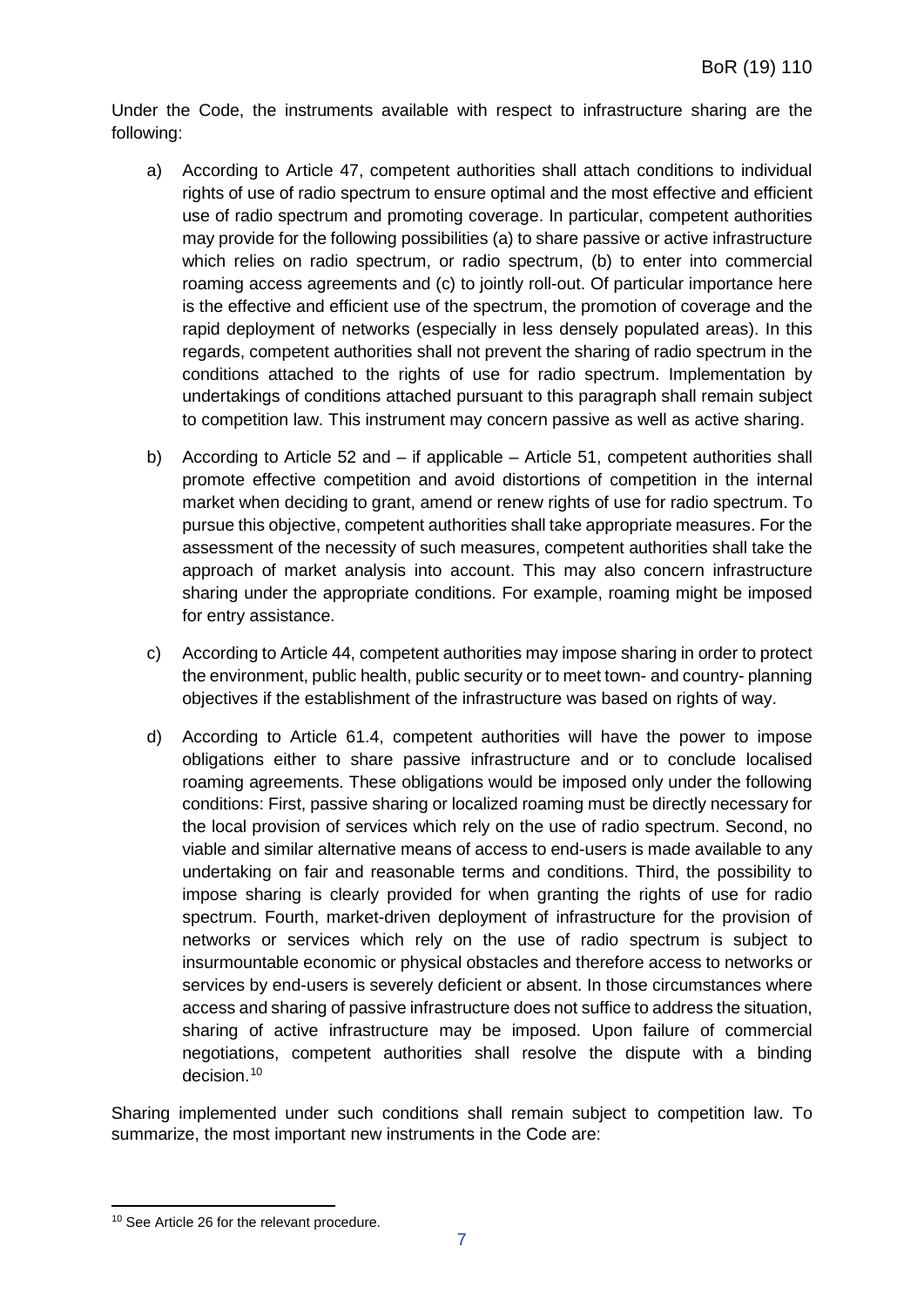- 1. The Code introduces new powers to impose passive or even active sharing under exceptional circumstances. For imposing obligations, the Code clearly indicates that passive sharing is the preferred solution and active sharing or even roaming shall only be relied on if passive sharing does not suffice.
- 2. The Code enables competent authorities to impose passive sharing based on public interest grounds.
- 3. The Code imposes strict conditions and requires a detailed assessment before sharing can be imposed on operators.

#### <span id="page-8-0"></span>**2.1.3. Role of general competition law**

Depending on the competences held by them, certain NRAs may also review cases according to competition law which serves to address and remove concerns in relation to agreement, concerted practices or unilateral behaviour which restrict or distort competition in the relevant market. However, in general national competition authorities and national courts are responsible for ex-post monitoring<sup>[11](#page-8-2)</sup> and enforcing competition law.

In some situations NRAs – within their specific competences in the respective Member State – might be obliged to apply competition law based principles when adopting decisions on the basis of the relevant sector legislation.<sup>[12](#page-8-3)</sup> In those cases their assessments are required to be based on the same methodologies as under competition law, reflecting the applicable jurisprudence of the Court of Justice of the European Union and taking into account, to the extent relevant, the Commission's decisional practice in the enforcement of the European competition rules. In practice, it cannot be excluded that parallel procedures under *ex ante* regulation and EU competition law may apply with respect to different types of competition problem(s) identified on the relevant market(s).

The appendix details some elements and considerations from competition law which are likely to apply to existing/potential mobile infrastructure sharing agreements.

In any case, the remit of this common position is limited to NRAs acting under the electronic communications legislation.

#### <span id="page-8-1"></span>**2.2. Benefits and drawbacks related to sharing agreements**

This section details the potential benefits and drawbacks resulting from infrastructure sharing agreements. All outcomes resulting from infrastructure sharing agreements will depend on the wider structure and dynamics of a given market. Nonetheless, it is possible to identify potential benefits and drawbacks associated with infrastructure sharing agreements in general terms.

The potential benefits and drawbacks were identified at a high level in the June 2018 BEREC report, which simply described potential benefits and drawbacks identified by NRAs. Similarly, benefits and drawbacks (labelled 'challenges') were identified in the 2011 report. In this section, common benefits/drawbacks are identified by grouping the individual items identified

<span id="page-8-2"></span> <sup>11</sup> Additionally, competition authorities are responsible for ex-ante monitoring within the framework of merger control.

<span id="page-8-3"></span><sup>&</sup>lt;sup>12</sup> See recital 124 of the Code. Principles of competition law have to be applied when formulating conditions attached that may impact the viability of infrastructure sharing.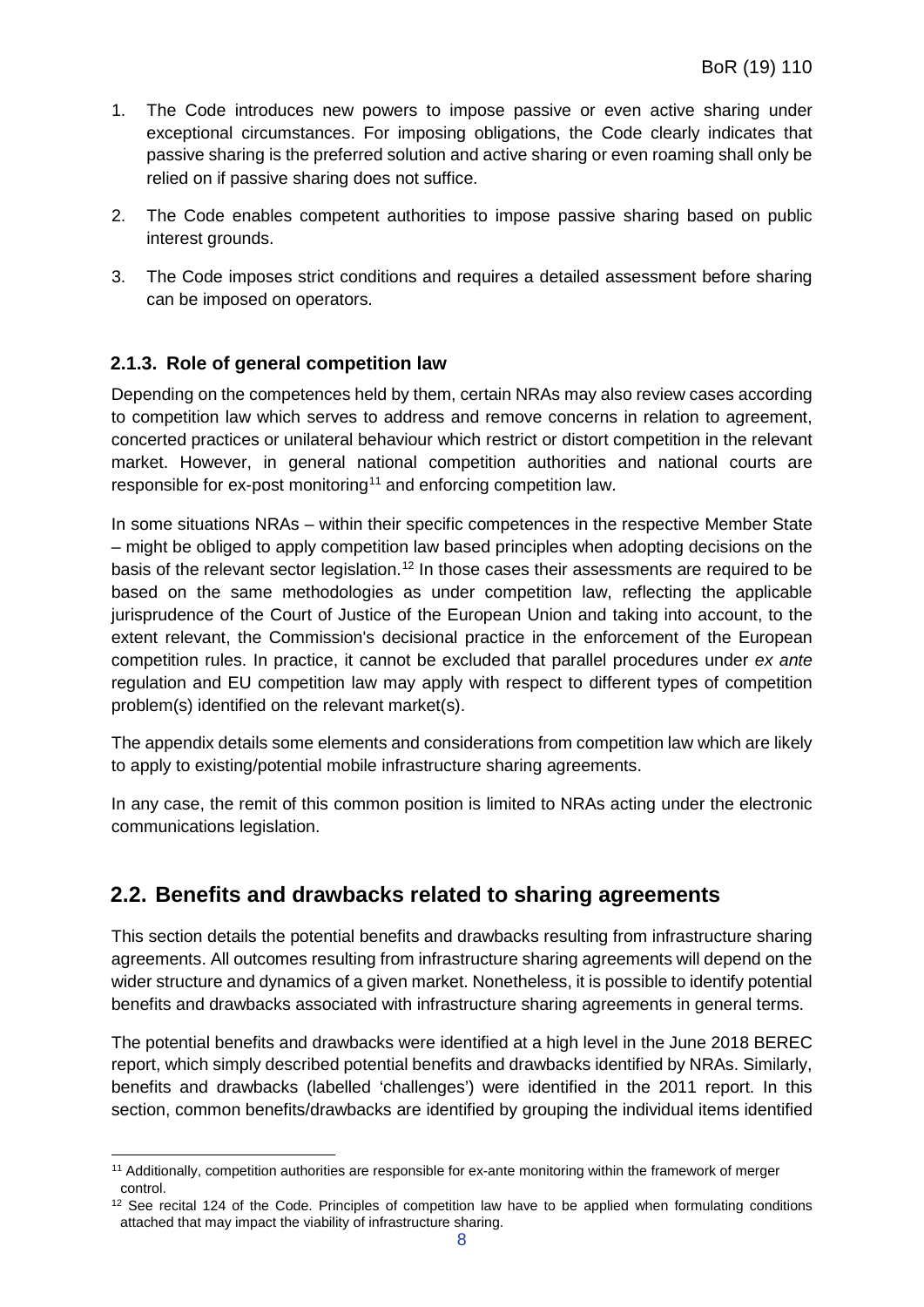by NRAs into seven different groups (four different benefits types, three different drawback types). The exact nature and impact of these benefits/drawbacks will depend on the type of sharing agreement and the market context.

These benefits and drawbacks are described separately. Nevertheless, they are not necessarily distinct, in the sense that there might be an association between the presence of one factor with the presence of another one. Demonstrating a causal relationship between factors would require a detailed, quantified analysis of the relationship between them. It is, therefore, beyond the scope of this paper.

#### <span id="page-9-0"></span>**2.2.1. Potential benefits of infrastructure sharing**

The potential benefits of infrastructure sharing have been observed in many markets. The June 2018 report briefly described the common benefits that are collected from the NRA answers to the BEREC infrastructure sharing questionnaire. This position paper elaborates these benefits in more detail by grouping them into different categories. The first two categories listed below also match the observations reported in the 2011 report.

#### Benefit 1: cost reduction

Cost reduction is a driver for operators to engage in infrastructure sharing. Where NRAs have available estimates, there is a general view that sharing can save costs. As the saving potentials are highly context and network design dependent, the reported saving percentages vary. NRAs also indicate that active sharing (which typically includes passive sharing) can achieve greater savings than passive sharing. The cost saving is likely to differ depending on technology type (i.e. 4G vs. 3G), the location where the sharing takes place (i.e. city centre vs. rural areas), and the timing when the sharing is implemented (i.e. greenfield vs. network consolidation). Some NRAs indicated that operators need to have sufficient incentive to pass at least part of these savings to consumers, for instance by reducing prices and/or by improving network coverage and quality of service. In this context, an issue of relevance is whether the costs savings realized are fixed costs or variable costs, with the latter being more likely to be passed on to consumers in the form of price reduction or quality improvement.

#### Benefit 2: improved efficiency (with respect to administrative costs and efficient use of spectrum)

The 2011 report identified improved efficiency as a potential benefit of infrastructure sharing, in particular frequency re-use to allow spectrum users to exploit under-used spectrum and promote a more efficient use of resources.

This potential benefit clearly remains relevant for current infrastructure sharing agreements, given that spectrum is a finite resource. In addition to technology-related efficiency gains (i.e. spectrum, capacity) which were the focus of the 2011 report, administrative efficiency improvements (i.e. reducing the costs and efforts related to obtaining necessary documentation to set the network) were mentioned by a large number of NRAs as a potential efficiency-related benefit of sharing.

#### Benefit 3: enhancing consumer choice

The 2011 report noted that infrastructure sharing agreements can provide benefits to end users as long as they are not detrimental to competition. This remains the case. In addition,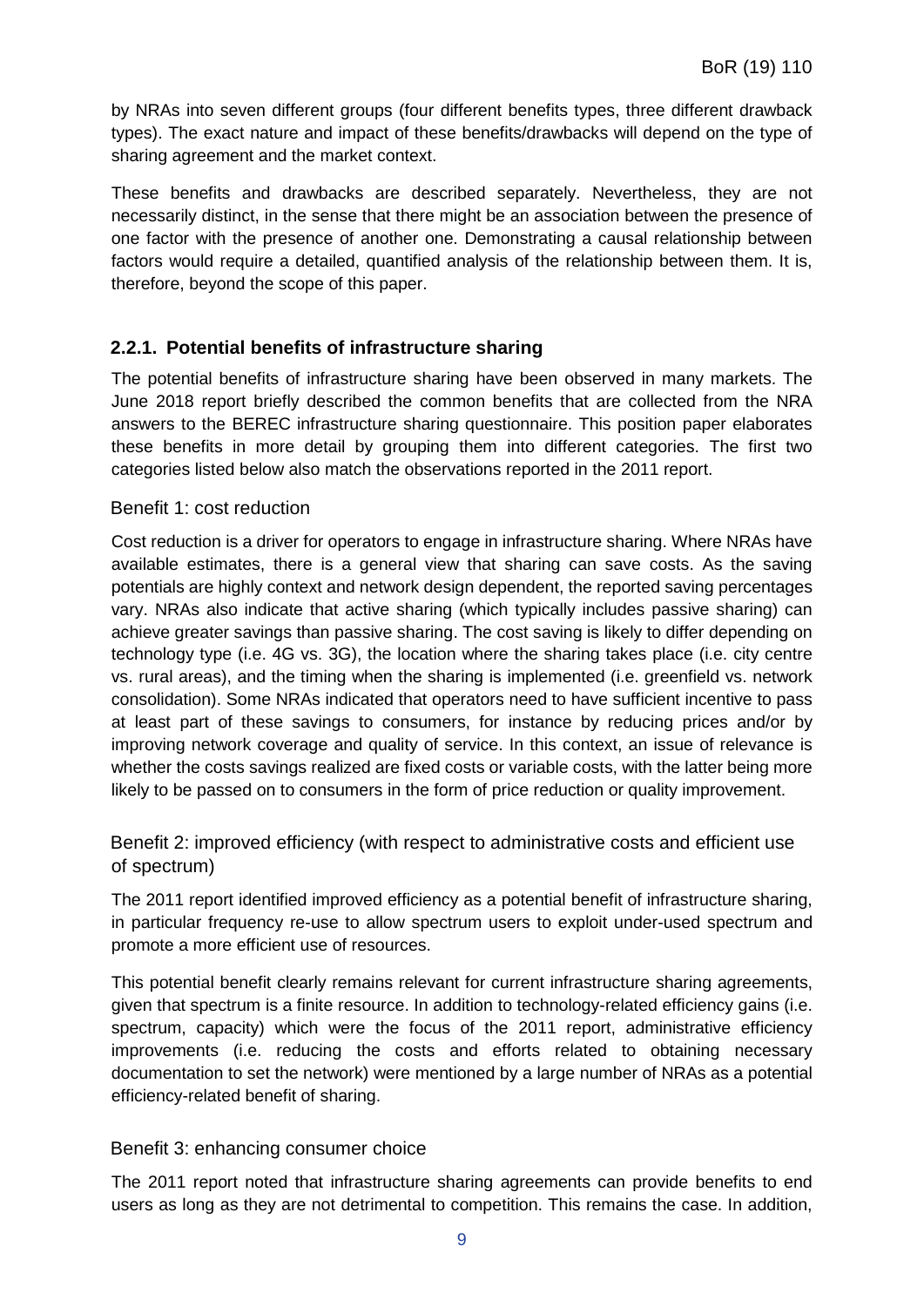there is some anecdotal evidence from NRA experiences that infrastructure sharing has allowed the preservation of service-based competition in certain geographic areas. The reason for this is that it allows operators to operate or remain operating in areas where otherwise it would have been too burdensome and inefficient to individually deploy a network. As noted above, this will be highly market and context specific, and infrastructure sharing might also lead to competition concerns.

#### Benefit 4: public interest

The 2011 report briefly mentioned the environmental and health protection as a potential benefit to infrastructure sharing agreements. The results reported by NRAs in 2018 questionnaire demonstrate that these environmental benefits are not everywhere the same and the variety depends in general on each area type. For example, these benefits may be particularly relevant in areas where outstanding landscape needs to be protected (such as monuments and national parks) and in areas where operators can contribute to town/country planning during the establishment of network infrastructure. As another example, sharing might also decrease energy consumption, thereby lowering the carbon footprint of the electronic communications sector and contributing to the fight against climate change.

#### <span id="page-10-0"></span>**2.2.2. Potential drawbacks of infrastructure sharing**

Potential drawbacks associated with infrastructure sharing were identified by NRAs in a smaller number of markets compared with potential benefits.

The 2011 report and the June 2018 report both described in simple terms the common drawbacks associated with infrastructure sharing agreements that were identified by NRAs. This position paper elaborates this analysis by grouping potential drawbacks into three different categories relating to competition, coordination and network resilience.

#### Drawback 1: Reduced incentives to invest/ability to compete

Sharing agreements can negatively impact incentives for participants to invest in their own infrastructure, as any gains in service offering (relating, for example, to coverage, network quality etc.) resulting from a new investment are likely to be shared with other parties involved. The degree to which other parties benefit from this will necessarily depend on the sharing agreement type. – It is noted that it is possible to design sharing agreements where such effects are alleviated to some extent (for example by requiring a set decision making process or using key performance indicators to ensure continued investment).

At the same time, network operators participating in sharing agreement are likely to have a reduced ability to compete independently in particular regarding coverage, but with independent core networks the provisioning of services could be largely in competition. This potential drawback is likely to be particularly pronounced in active sharing agreements, as this, for example, limits the ability to independently replace active equipment. Of course, the ability to compete at levels outside shared architecture might remain to some extent.

This reduction in incentives and ability to compete for those parties involved in a network sharing agreement means that end user choice – both between different infrastructure providers and between different service offerings – might be reduced. The range of problems relating to investment incentives/ability to compete were identified by both the 2011 and June 2018 reports. The degree to which these concerns impact dynamics in a given market will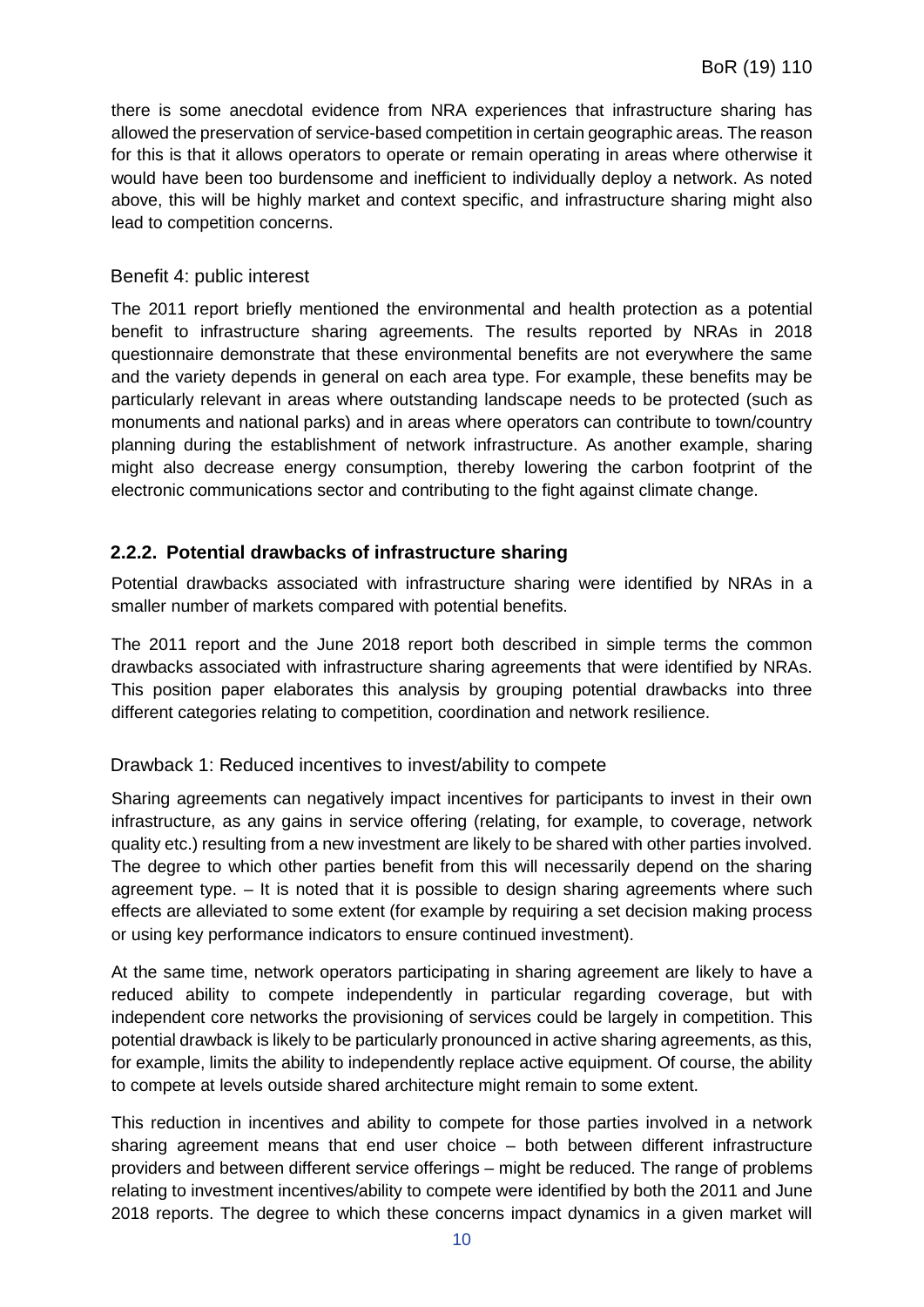depend on context. It is possible, for example, for an infrastructure sharing agreement to provide a greater incentive for investment in a network, as they can reduce the costs to operators of offering coverage in a wide area (compared with when an operator is required to rollout an entire network on its own).

#### Drawback 2: Requirement for increased coordination between participants

Sharing agreements will necessarily require greater coordination between participants which will need to share at least some information to collaborate on network deployment. This presents an obvious risk relating to tacit collusion as well as potential breaches of competition law (dealt with in section 2.1 of this report) which must be addressed by participating parties.

More broadly, sharing agreements might lead to delays in deployment, as joint-decision making processes can add a layer of bureaucracy to the already complex process and potentially reduced incentives of network deployment. Extensive planning coordination can lead to delays at both the 'strategic' level (relating to network design and network evolution) and the 'operational level' (relating to the actual deployment of the network). Loading a host network site with active equipment from different network operators (which is typical of some passive sharing agreements), for example, might load a site in such a way that installation of new equipment modules related to the introduction of new technologies might be more difficult. The extent and impact of this drawback type is likely to depend on sharing type and network design.

Linked to this, consolidating two previously distinct networks following an infrastructure sharing agreement is likely to involve costs to network operators (relating, for example, to site removal, dismantling of superfluous equipment etc.) Often, this will be offset by efficiency gains resulting from the new infrastructure sharing agreement, but it does present a potential risk to parties with their own networks entering into such agreements.

Drawback 3: Reduced network resilience due to increased demand on host networks/sites

Shared infrastructure might reduce the overall resilience of mobile networks in a given geographic location. This is because fewer independent mobile networks will reduce the ability for end users to switch to alternative network operators when their own host network is unavailable (for example, when needing to contact emergency services). Similarly, network problems (e.g. RAN SW errors) can have a higher impact (affecting a greater number of end users over a wider areas) in situations where the RAN is shared. Again, this drawback needs to be balanced against the risk of no network whatsoever being deployed in the absence of a network sharing agreement.

## <span id="page-11-0"></span>**3. Common Position**

### <span id="page-11-1"></span>**3.1. Common position (CP1) on the typology of infrastructure sharing types**

The term 'mobile (or wireless) network infrastructure sharing' is used in Europe to denote different types of arrangement whereby two or more operators share some network or infrastructure elements to deliver services. Currently, there are no established criteria used to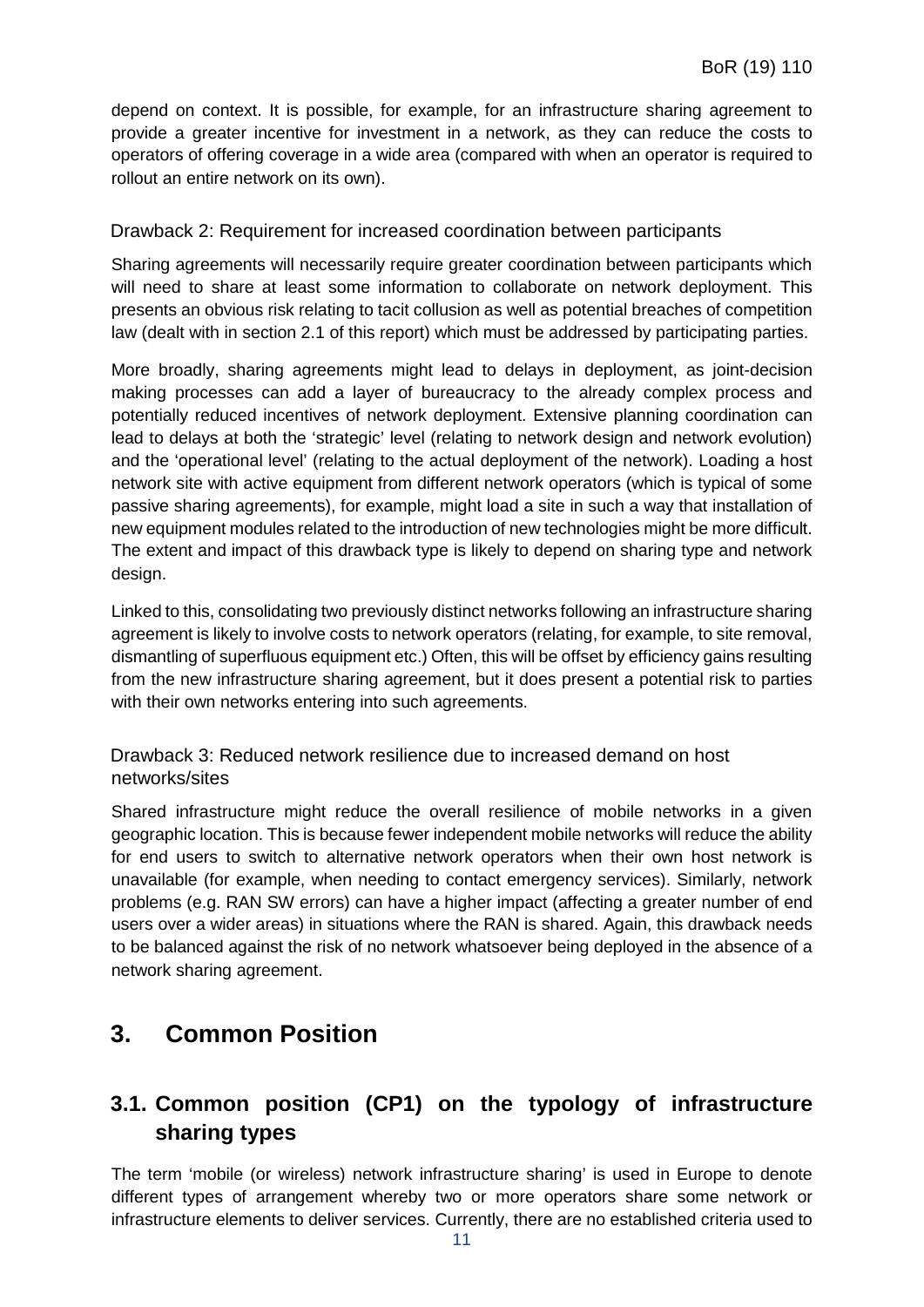denote different types of infrastructure sharing (although a number of stakeholders, including the 3GPP<sup>[13](#page-12-2)</sup>, the GSMA<sup>[14](#page-12-3)</sup> and the OECD<sup>[15](#page-12-4)</sup> have provided a description of the different sharing types which can be seen on the market).

For the purposes of promoting common understanding between NRAs on sharing, BEREC is of the common position that NRAs should use the following definitions for inter-European discussions.

These definitions are primarily retrospective and do not preclude the emergence of any new types of sharing agreements not described here which might emerge in future.

#### <span id="page-12-0"></span>**3.1.1. Passive sharing**

**Passive sharing** is the common use by two or more operators of passive elements of their respective networks. Passive elements are those which are not able to process or convert telecommunication signals in any way and which are not integrated parts of the system dedicated specifically to the conveyance of signals. Passive elements are sometimes referred to as 'unpowered components' as these elements usually do not require a power supply. This is however not always the case. For instance, air conditioning for cooling equipment might be considered a passive element, but usually requires an external power supply. Passive sharing can encompass the sharing of passive backhaul elements.

**Co-location** is a form of passive sharing where the operators share the same location (such as compound, base station sites, rooftops, etc.) for the construction of the base stations. It could be limited to a common access to the location. It could also include the use of common masts and other mounting/supporting constructions or cabinets including related installations (such as air conditioning, power supply etc.).

**Site sharing** is a form of co-location where two or more operators agree to deploy their masts or other supporting constructions in the same location. Typically, each operator provides own mast, backhaul, cabinets and active equipment.

**Mast sharing** is a form of co-location where two or more operators agree to use the same mast or other supporting construction. Generally, each operator provides own backhaul, cabinets and active equipment.

#### <span id="page-12-1"></span>**3.1.2. Active sharing**

15

**Active sharing** is the common use by two or more operators of active elements of their respective networks. Active elements are those which are able to generate, process, amplify and control signals. Examples of active elements are very diverse and include many different types of electronic equipment (hardware and software) capable of various functions (transmitters, receivers, amplifiers, decoders etc.). While antennas have been traditionally classified as passive elements, technology advance has led to a paradigm shift to active antenna systems (AAS), which are considered a key enabler for 5G networks. Such antennas

<span id="page-12-2"></span> <sup>13</sup> See: 3GPP TS 23.251 version 14.1.0 Release 14

<span id="page-12-3"></span><sup>14</sup> <https://www.gsma.com/publicpolicy/wp-content/uploads/2012/09/Mobile-Infrastructure-sharing.pdf>

<span id="page-12-4"></span>[https://www.oecd.org/officialdocuments/publicdisplaydocumentpdf/?cote=DSTI/ICCP/CISP\(2014\)2/FINAL&docL](https://www.oecd.org/officialdocuments/publicdisplaydocumentpdf/?cote=DSTI/ICCP/CISP(2014)2/FINAL&docLanguage=En)  [anguage=En](https://www.oecd.org/officialdocuments/publicdisplaydocumentpdf/?cote=DSTI/ICCP/CISP(2014)2/FINAL&docLanguage=En)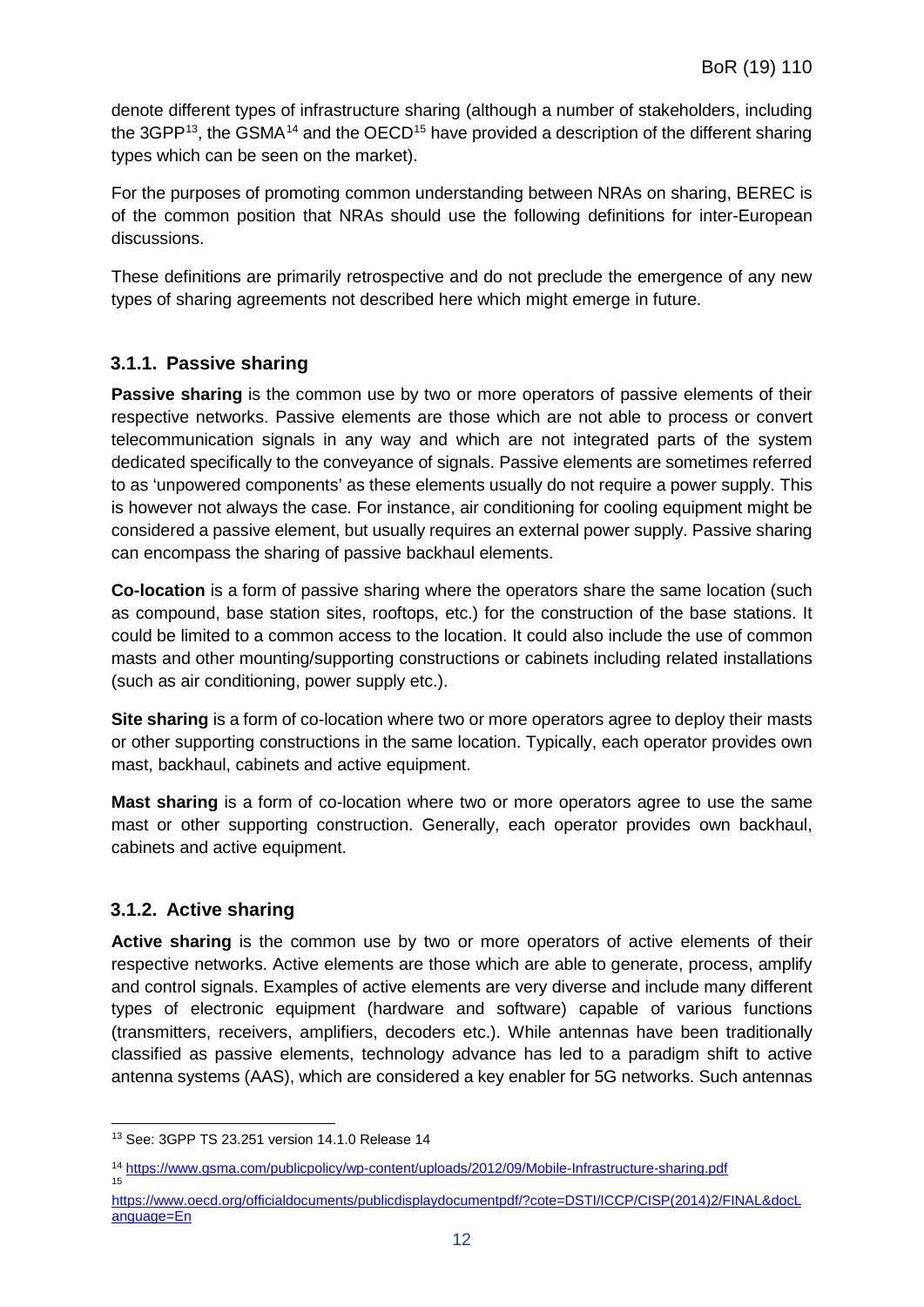(or antenna arrays) can also be considered as active when equipped with radio frequency units such as amplifiers and signal processing elements. Furthermore, 5G, including virtualization technology, may enable new forms of network sharing, in particular for building common network slices tailored to specific services.

**RAN sharing** is a form of active sharing where two or more operators agree to use the same access network equipment, including base station active equipment and possibly the antenna. Each operator uses its own core network. This type of active sharing itself can typically be split into two types, depending on whether operators share the same spectrum or not:

- **Multi-Operator Radio Access Network (MORAN) sharing** is a form of RAN sharing where only equipment is shared (i.e. not spectrum). The end-users of each operator access the services of their respective MNO with the frequencies of their respective MNO.
- **Multi Operator Core Network (MOCN) sharing** is a form of RAN sharing where all elements of the radio access network, including spectrum, are shared. The end-users of each operator can access the services of their respective MNO through all the frequencies that are shared in the access network. The frequencies can be provided by one or several operators that are part of the sharing. When the frequencies of several operators are used, it is called **MOCN with frequency (or spectrum) pooling**.

**National/local roaming** is a form of active sharing where one operator uses the mobile service of another operator within the same country for the purpose of providing services to its end users.

#### <span id="page-13-0"></span>**3.1.3. Other sharing types**

**Core Network sharing** is a form of sharing where operators agree to share elements of their core network, either on a standalone basis or in addition to sharing elements of their access network(s). Core network sharing can be limited to data transmission ring which connects the core network components and can extend to components themselves (such as switching centre with HLR, billing platforms and value-added services (VAS)).

**Backhaul sharing** is a form of sharing where one or more operators share backhaul elements. It is a form of passive sharing when the shared elements are passive, for example ducts and poles. It is a form of active sharing when it is the common use of network components for data transmission.

### <span id="page-13-1"></span>**3.2. Important objectives and factors to consider when assessing mobile network infrastructure sharing agreement**

Depending on the country, NRAs may have to assess sharing agreements between operators. Such situations may occur when:

1. the competent authority is preparing spectrum awards. In particular, when granting rights of use of spectrum, competent authorities/NRAs may include rules in the conditions attached to the rights of use. Those rules may in particular either aim at securing the effective and efficient use of spectrum, ensure the local provision of services or specifically address competition issues. This could correspond to the case where a competent authority assesses the possibility to introduce transitory roaming obligation in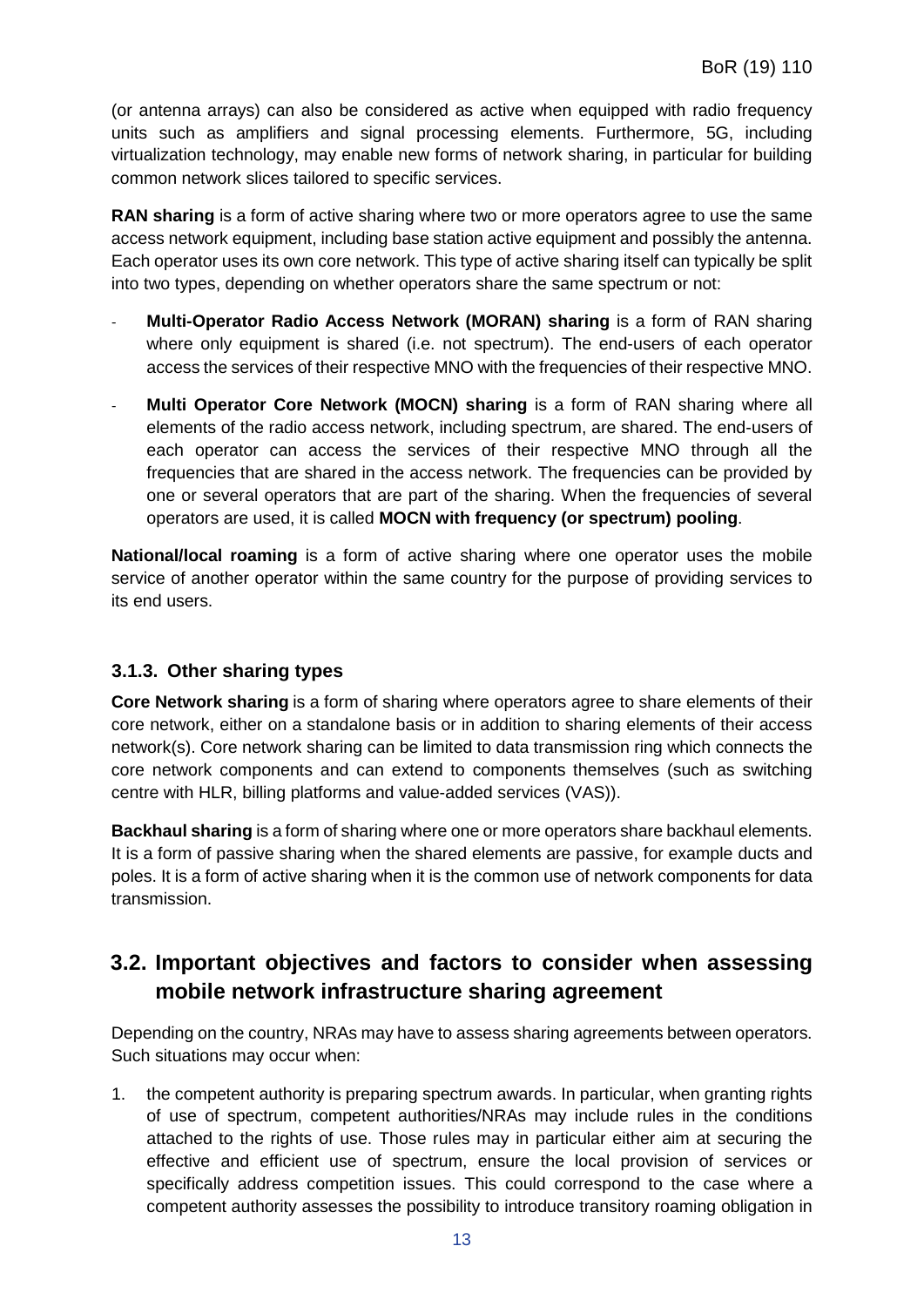order to host a new entrant operator. This could also be to introduce sharing obligations associated with ambitious coverage objectives. This list is not exhaustive. Competent authorities will clearly establish such conditions attached when granting rights of use of spectrum and inform and consult interested parties;

- 2. An entity (e.g. competition authority, ministry, operators, other) asks the NRA to do so;
- 3. An NRA has to settle a dispute;
- 4. The national law provides the NRA with the power to assess sharing agreement.

For such situations, BEREC is of the common position that NRAs should, having regard to the particular circumstances of each case, support future network sharing agreements that comply with the objectives of NRAs while remaining in any case subject to competition law. It is of the common position that the below objectives and factors are likely to be relevant to NRA consideration of infrastructure sharing agreements.

#### <span id="page-14-1"></span><span id="page-14-0"></span>**3.2.1. Common position (CP2) on the main objectives to be pursued when considering network sharing agreements**

When NRAs are to assess sharing agreements, BEREC is of the common position that the NRAs should aim at achieving/maintaining at least the following regulatory objectives as provided in the legal framework:

- **1. Effective competition:** this general objective could be achieved in different ways according to the situation.
	- a) **Efficient Infrastructure-based competition:** the European Electronic Communications Code explicitly mentions efficient infrastructure-based competition as an objective which competent authorities should pursue. Infrastructure -based competition ensures the independent ability and incentive to invest for individual operators. It involves stand-alone network roll-out but may also involve passive infrastructure sharing. The prospect of protecting or increasing profitable sales by offering customers greater benefit (e.g. by improved coverage) or a better-value offer due to efficiency enhancements drives investments and constitutes a central incentive for the build-up and expansion of mobile communications infrastructure. The larger an operator's market share is, the smaller is the incentive to make such investments in order to win additional customers from other competitors. And the lower the competitive pressure of others, the smaller is the incentive to retain the existing customers through investments and better offers. At the same time, joint rollout and joint operation of mobile communications infrastructure, as opposed to several independent infrastructures, might bring savings in many areas. In areas with low usage the benefits from network sharing in mobile communications are comparatively high.
	- b) **Service-based competition**: This relates to relatively direct competition in defining a specific offer with regard to price, quality of services, bandwidth, data volume and similar parameters. In fact, infrastructure-based competition is not always feasible. For example, a new entrant operator will initially not be able to compete solely based on its own infrastructure. Therefore, an entrant might rely on a temporary national roaming agreement, allowing market entry in technical and economic conditions that permit effective competition with existing operators. Another example is a project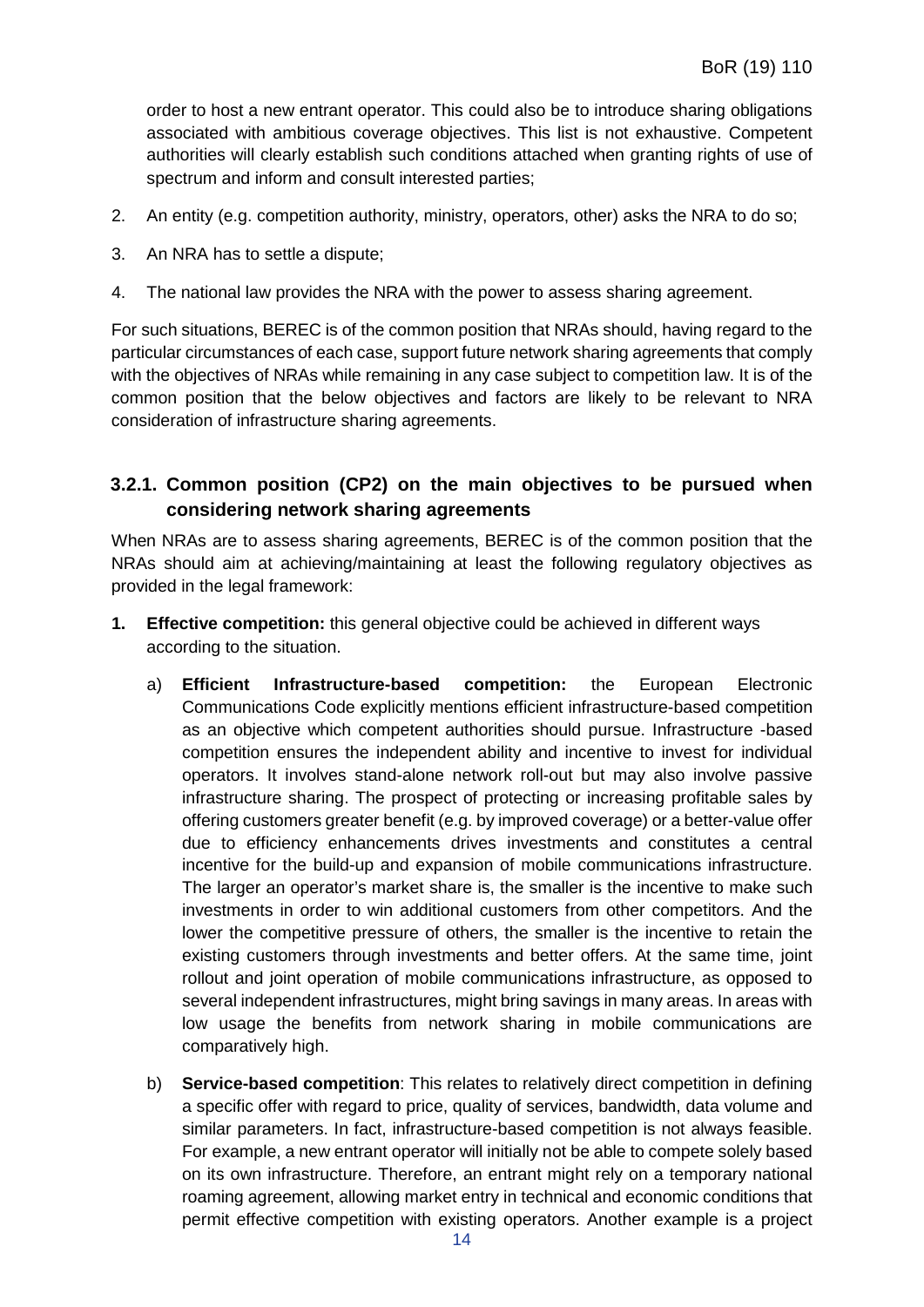bringing additional coverage that might not be economically profitable and thus feasible for an individual operator. Thus, infrastructure sharing and realizing economies of scale in a network sharing agreement might be indispensable to realize such a project at all.

Based on these considerations, NRAs should ensure effective competition between actors **for the end user's benefit**, when assessing sharing agreements.

#### **2. Better connectivity**

- a) service improvements in terms of coverage (digital land development) or quality of service (throughput, service continuity or other mission-critical performance parameters such as low latency and reliability, e.g. needed for connected and automated driving along highways)
- b) facilitate the development of IoT, machine type communication, network slicing for the next generation networks, management of legacy technology or services with a long lifecycle (such as GSM-based machine-type communications, including access to e-Call for cars), etc.
- c) reduction of cost of deployment for passive infrastructure of high speed electronic communications network (also in line with the broadband cost reduction directive)

#### **3. Efficient use of spectrum**

Spectrum rights of use are a scarce and essential input into the concentrated market for the provision of mobile services. Access to spectrum rights of use may be a barrier to entry and also to network expansion by MNOs. Many NRAs are legally required to ensure the effective and efficient use of spectrum, and this would necessarily apply when assessing sharing agreements between operators.

The assessment of the positive impact on effective competition, better connectivity and efficient use of spectrum should generally be considered based on a 'counterfactual analysis', i.e. in comparison with a situation where rollout is made without the proposed sharing, in order to determine the incremental positive impact that could not be achieved without sharing. This counterfactual analysis may be different if the NRA has imposed an obligation of passive sharing or may identify that one or more of the sharing partners would not be able to roll out on a standalone basis.

#### <span id="page-15-0"></span>**3.2.2. Common position (CP3) on the parameters to consider when assessing network sharing agreements in order to achieve/maintain the above mentioned objectives**

When assessing network sharing projects in order to achieve or maintain the above mentioned objectives, NRAs have to consider a set of parameters. BEREC does not define an exhaustive list of parameters relevant for the assessment of all existing network sharing agreements. However, BEREC is of the common position that, inter alia, the following parameters are to be considered when assessing network sharing agreements in order to achieve/maintain the above mentioned objectives:

1. Competitive market forces evolution (including for the non-sharing parties and the market in general):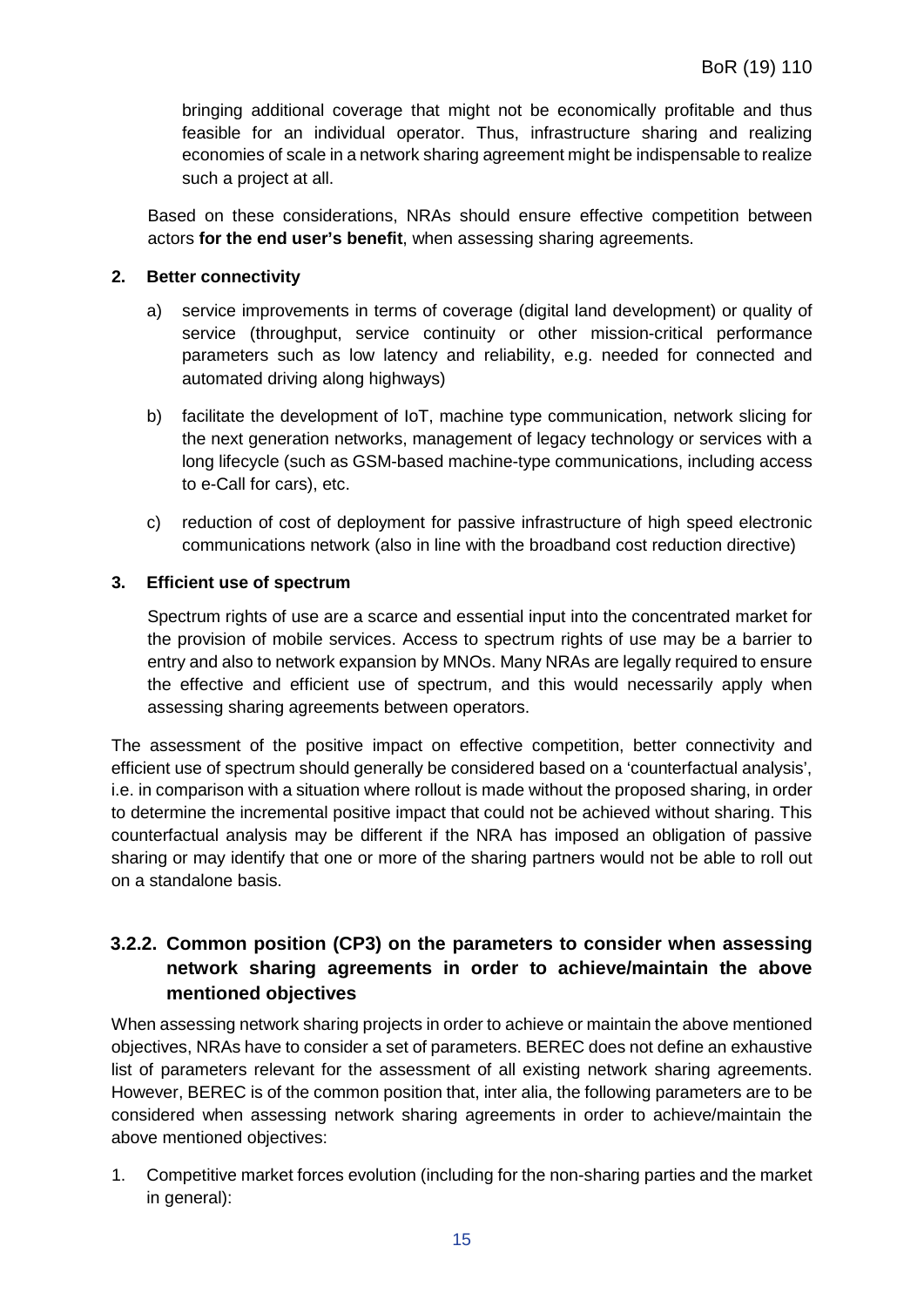A sharing agreement is likely to have an impact on competition. This potential impact on competition requires careful examination. Especially, BEREC has identified several subparameters (like market shares, number of operators involved in the sharing, the technologies involved, the geographic scope and the time frame…) which are relevant for the assessment of the impact on competition. NRAs should at least refer to the below parameters when assessing the competitive market forces evolution:

- a) **Market shares/competitive forces**: Sharing agreements can change the market structure, especially if one of the sharing parties is already benefiting from a **strong position** in the market. A sharing agreement should not lead to a situation where any or all sharing party/parties is/are in a position to impose its/their commercial strategy on the market, independently of its competitors, and ultimately the market. Effective competition between MNOs needs to be ensured. The NRA should thus consider whether a proposed agreement negatively affects rivalry between the parties to the agreement and thus competition and/or creates entry or expansion barriers for other competitors on the market;
- b) **Number of operators involved in the sharing**: the above point implies that the number of operators involved in the sharing, as well as the number of operators that are not involved, is an important parameter. For example, a sharing agreement of three operators out of four in the market should be cautiously assessed, because a large part of the market could jointly decide on infrastructure decisions, without an external force that is sufficiently strong to challenge/disrupt and to competitively constrain the operators on the shared infrastructure;
- c) **The technologies involved** should also be considered (3G, 4G…), and whether all or only some of the technologies are included. The more a sharing agreement involves competitive technologies (4G, 5G…) that still require substantial investment, the more this sharing is critical;
- d) **The geographic scope:** BEREC is of the common position that the concerned area is likely to have a great impact on competition (detailed below as a specific point);
- e) **The time frame:** The impact on competition should be assessed in different time frames (i.e. short term and long term). For example, whether it is a temporary sharing agreement that aims at assisting entry of a new operator into the market, or a permanent sharing between the involved actors.
- 2. Feasible level of competition:

Whether and to what extent infrastructure-based competition is feasible depends in many countries on geographical circumstances and thus on the areas concerned. Consequently, with respect to the geographic scope, the specificities of individual member states have to be taken into account. For example, infrastructure based competition might be feasible for the total area of some countries since the whole area is densely or moderately populated. The impact of the geography on the feasibility of infrastructure based competition might also depend on the frequency bands considered. Especially due to the specificities of the geographic and demographic factors, as a general rule, a case by case assessment of the area which must be examined is advisable.

a) **Areas, where full infrastructure-based competition is reasonably feasible**: For example, deployments of own infrastructure often tend to be profitable for operators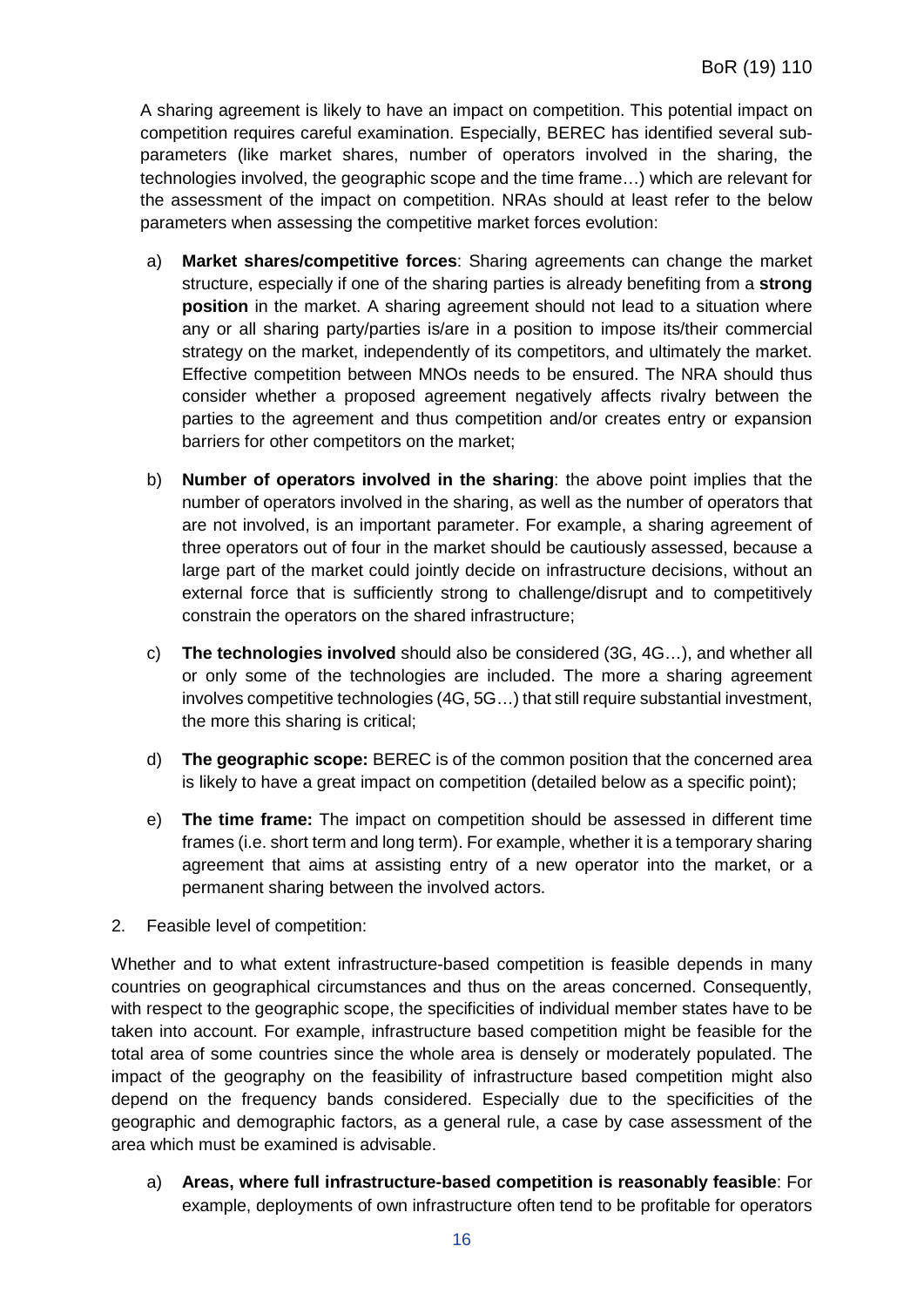in densely-populated areas since a large part of the demand can be addressed with a deployment over a limited area (i.e. the economies associated with population densities are high). In this context, the promotion of infrastructure-based competition is likely to be preferable because it encourages investment, innovation, and in the end effective competition for the benefit of customers;

- b) **Areas, where the feasibility of infrastructure-based competition is not predetermined, requires a case-specific assessment:** For example, in moderatelypopulated areas, a level of infrastructure sharing could often bring benefits with regard to the regulatory objectives, but a lack of infrastructure-based competition leads to reduced incentives to invest and less innovation, and reduces the autonomy of actors, hampering effective competition between operators, both in the retail and wholesale markets;
- c) **Areas where infrastructure-based competition is not reasonably feasible:** For example, least densely-populated areas can often be seen as the most expensive areas in which to build and expand networks. Sharing enables deployment as well as operational cost reduction in such a way that it is indispensable to bring a minimum level of service quality to customers. In these areas, such a minimum level of service quality is infeasible with stand-alone deployments and thus infrastructurebased competition. With regard to coverage objectives, network sharing might be of particular relevance in isolated territories, where a careful consideration should be given to the sharing conditions in order to enable inclusion of other operators. Another example could be indoor coverage, subways, tunnels, particularly if property owners explicitly allow only one infrastructure.

However, within all areas, further consideration should be given to non-replicable sites or deployments. In that case, operators are confronted with such a scarcity of available sites or limited space or other essential inputs (such as power connection availability, power monitoring possibility, backhaul links, etc.) that they cannot individually deploy their parallel networks in order to supply the demand. Examples might be indoor deployments or significant deployments of small cells in specific situations (including in densely-populated areas). In these situations, infrastructure sharing could be objectively necessary for competition among MNOs, and competent authorities might – in those specific cases – even mandate sharing.

3. Type of sharing:

Different types of infrastructure sharing have a different impact. For example, passive sharing may be considered as having less impact on market and is easier to implement than active sharing which can substantially reduce infrastructure competition. Another example is that operators are less inclined to invest in infrastructure when they can use national/local roaming. However both types of sharing make sense depending on each specific case to be assessed by the NRA<sup>[16](#page-17-0)</sup>.

4. Shared information between the sharing parties and its impact on their ability to compete:

Shared information between operators should generally be strictly limited to the level that is indispensable for the agreement itself and restricted to the persons necessary to the proper functioning of the shared network. The information exchange should not limit the sharing parties' ability and incentive to compete and invest. For example, if joint partners are

<span id="page-17-0"></span><sup>&</sup>lt;sup>16</sup> See also BoR (18) 116 BEREC Report on infrastructure sharing, chapter 4.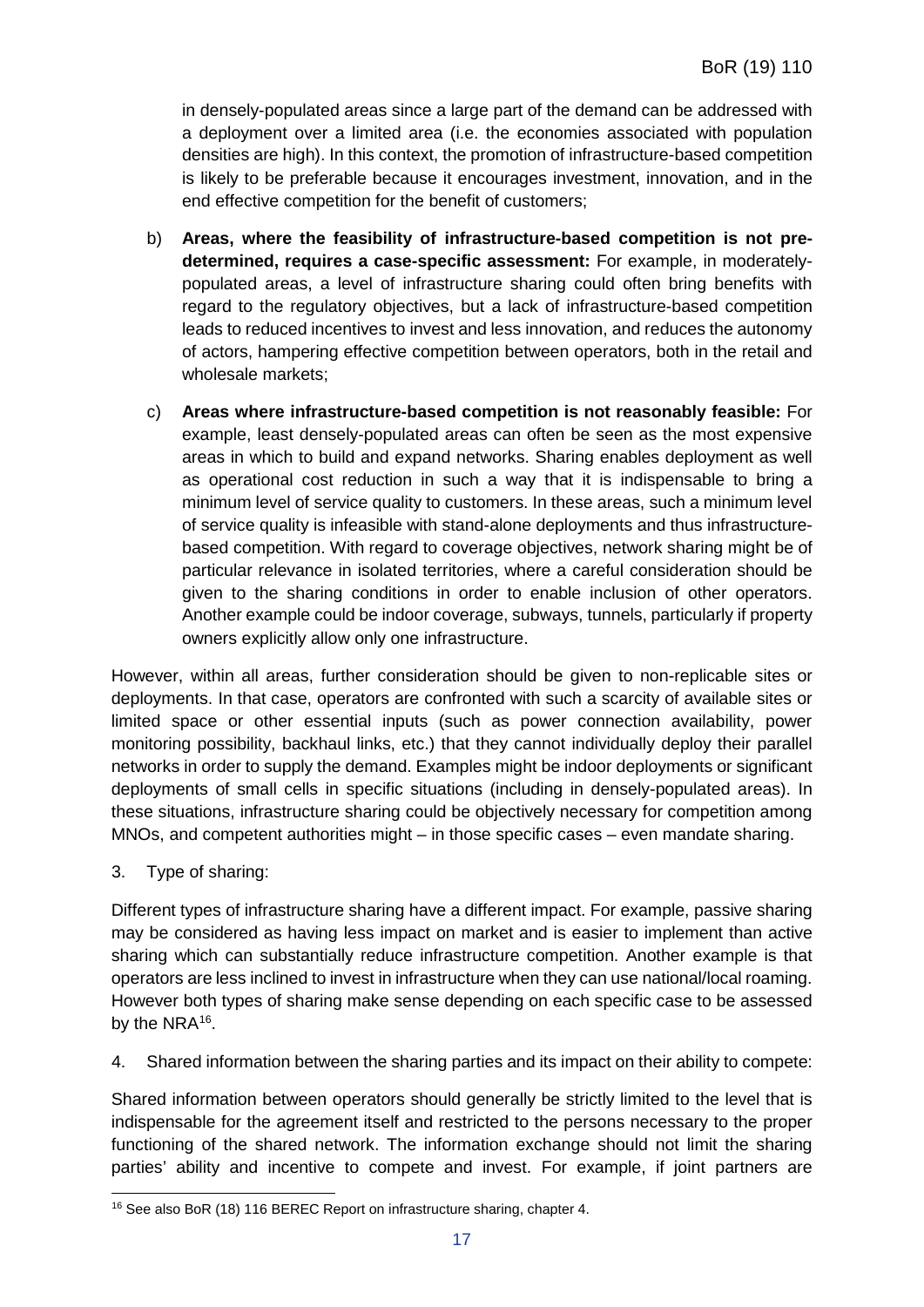immediately informed of independent upgrade plans, one MNO's investment could immediately be matched by another MNO's investment. This reduces the incentive to invest and could potentially stop such upgrade plans, as there is not even a temporary competitive advantage and thus no customer gain from the partner MNO.

5. Reversibility and contractual implementation:

Sharing agreements are intrinsically inflexible, since they typically involve a commitment from the sharing parties in order to produce the expected benefits from sharing. But this rigidity should be kept to the indispensable level for the overall sharing agreement. For example, flexibility regarding upgrades, expansion or other additions of the shared network should be kept as far as possible. The reversibility of the agreement as well as the structure of the cooperation between the parties (a separate infrastructure company jointly owned, exchange of assets between the parties, wholesale arrangements, etc.) have strong implications on the rigidity of the agreement.

## <span id="page-18-0"></span>**4. Indicative analysis of different types of network sharing, according to the above mentioned objectives and parameters**

This section describes the assessment of some types of network sharing (cf. the typology of network sharing established in subsection 3.1) based on the above parameters. It does not prejudice future analysis to be conducted by NRA on future network sharing agreements<sup>17</sup>.

### <span id="page-18-1"></span>**4.1. Passive sharing**

In very general terms, passive sharing can be applicable to all area types with the following reasons:

- a) Passive agreements are less likely to have a negative impact on the differentiation capacity of operators, provided that each of the sharing parties keeps its operational freedom (e.g.: sharing parties should still have the possibility to deploy sites on a standalone basis);
- b) Passive sharing agreements are likely to facilitate speed of deployment/increased coverage;
- c) Passive sharing agreements are likely to facilitate environmental protection, since they allow for an efficient deployment by operators, reducing the number of sites to be deployed;
- d) Passive sharing agreements are likely to be cost-effective for operators.

<span id="page-18-2"></span><sup>&</sup>lt;sup>17</sup> As set out in BEREC's report on the consultation, which is published alongside this CP (see BoR (19) XX), BEREC considers that there is benefit in case by case assessment and the analysis of parameters will be context specific. BEREC's indicative analysis is high level in nature in order to provide NRAs with context on some of the types of relevant issues. BEREC encourages NRAs to continue to share information so that the indicative analysis can be supported by the latest information available to NRAs.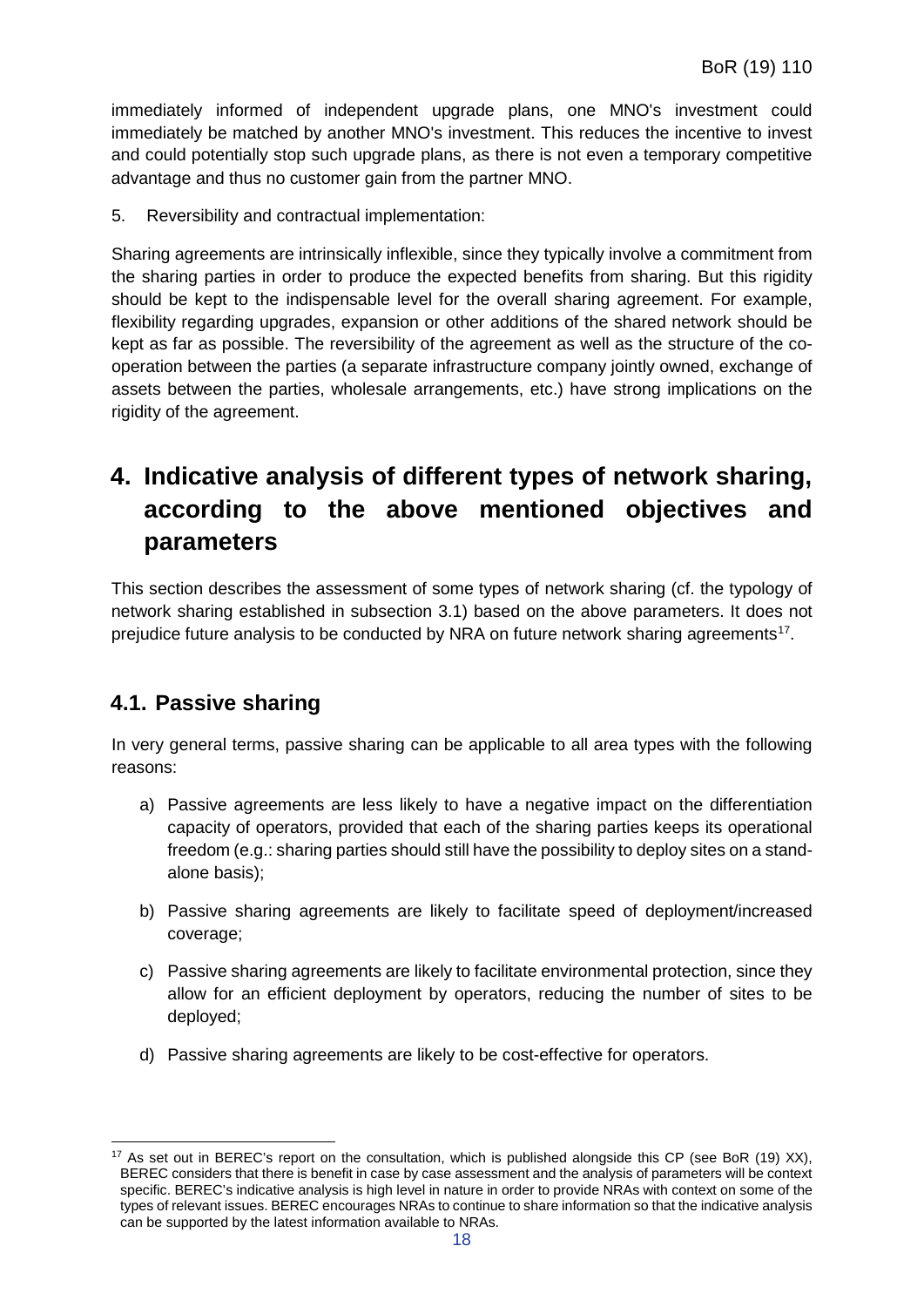In conclusion, passive infrastructure sharing is encouraged across all the territory as long as there is no negative impact on effective competition.

### <span id="page-19-0"></span>**4.2. Active Sharing**

For active sharing agreements, the feasible level of competition that often relates to the geographic scope of the concerned area is likely to have a great impact, as described in the previous section (see point 2 in section [3.2.2\)](#page-15-0):

- a) **Areas where full infrastructure-based competition is reasonably feasible:** In these areas, infrastructure-based competition is very likely more beneficial than active sharing. Depending on the specificities of the specific country, like competitive forces, the respective competent authority might limit active sharing for MNOs above a certain size. These areas will be very likely in the most densely populated ones.
- b) **Areas where the feasibility of infrastructure-based competition is not predetermined and requires a case-specific assessment**: A certain degree of infrastructure-based competition in these areas is appropriate. As a consequence, in these areas, active sharing should be assessed on a case-by-case basis. These areas will be very likely in the moderately populated areas:
- c) **Areas where infrastructure based competition is not reasonably feasible (in particular, least densely-populated areas):** In these areas, a minimum level of service quality is infeasible with stand-alone deployments and thus infrastructurebased competition. With regard to coverage objectives, active network sharing might be of particular relevance in isolated territories, where a careful consideration should be given to the sharing conditions in order to enable sharing to include each operator.

However, as described in the previous section (see point 2 in section [3.2.2\)](#page-15-0), within all areas, consideration should be given to non-replicable sites or deployments. In these situations, active sharing could be objectively necessary for competition among MNOs, and competent authorities might – in those specific cases – even mandate active sharing, if it is motivated in order to facilitate service based competition.

### <span id="page-19-1"></span>**4.3. Spectrum pooling**

As mentioned before, spectrum pooling is a form of MOCN sharing where the frequencies of several operators are used. It consists in a common exploitation of frequencies among several operators: the end users of these operators can access the services of their respective MNO through all the frequencies that are shared in the access network.

Such sharing may reduce the differentiation capacity of the sharing parties.

However, in areas where infrastructure competition is not feasible, spectrum pooling could answer to the coverage objective, providing better services with higher bandwidth (bitrate). In line with Article 61.4 of the Code, in case where localized roaming is imposed, the accesses might be required to share the spectrum with the access obligated party.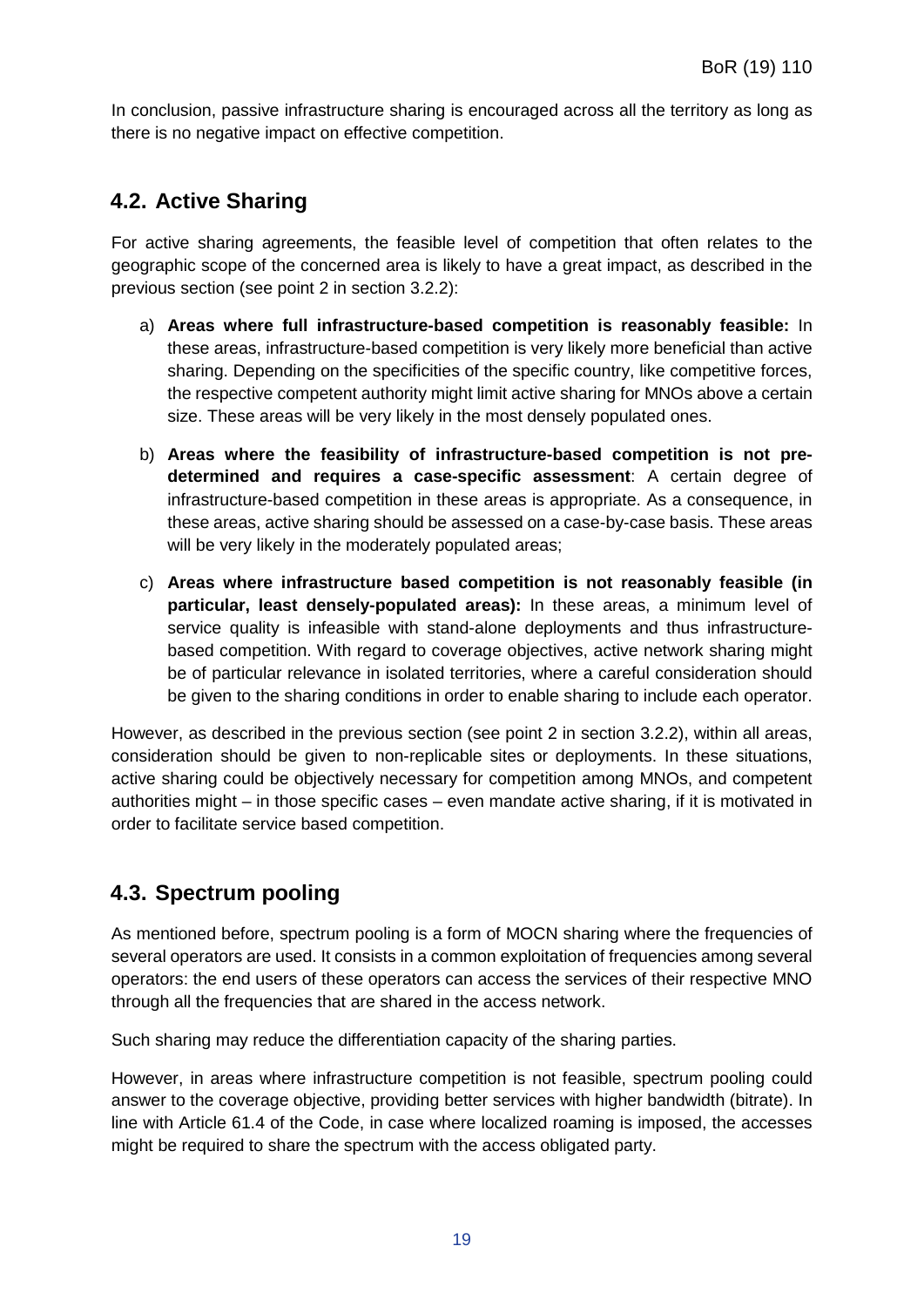Thus, spectrum pooling should be carefully assessed on a case by case basis, for example by taking into account the spectrum portfolio of each operator and whether infrastructure based competition is feasible or not in the area concerned.

Hence, when spectrum pooling conditions are defined by competent authorities, it should be ensured that such conditions:

- a) include both technical and operational conditions related to the use of the spectrum, as well as conditions relating to the rights and obligations of the users of shared spectrum;
- b) are defined in a fair, transparent and non-discriminatory manner, in accordance with predefined criteria;
- c) take into account national specificities that depend on the type of existing spectrum users;
- d) take careful consideration of the possibility of effective monitoring and control of the compliance with the conditions for shared use of radio spectrum.

Moreover, in most Member States spectrum pooling (which might require variation of the terms of a licence if not foreseen initially) will require approval by the respective competent authority/NRA.

### <span id="page-20-0"></span>**4.4. National roaming**

The present analysis considers roaming agreement between two competing operators on a market. It excludes MVNO, international roaming and roaming that is mandatory by law to ensure high availability and resilience for public authorities (see 2a in section [4.5](#page-21-0) below). Roaming is purely asymmetric since the hosted operator fully depends on the equipment deployed by the host operator and its spectrum.

Roaming is very likely to restrict the differentiation capacity of the roaming operator on several major parameters, such as coverage and quality of service (which are those of the host operator). The conditions applied on the wholesale market on the roaming operator restrict its ability to define its service at the retail level.

In consequence, subject to a case-by-case analysis, roaming is likely to not be in line with the objectives of infrastructure-based competition for the end user's benefit (including investment, innovation and competition between actors) and efficient spectrum management and usage.

Hence, **roaming for an undetermined time period could be envisaged only in those areas where infrastructure based competition is infeasible and** where investment incentive is very limited. In particular, roaming could strongly reduce the incentive to invest when central dimensions of competition are affected.

However, roaming could have significant positive effects in some specific cases, such as those detailed in the following point.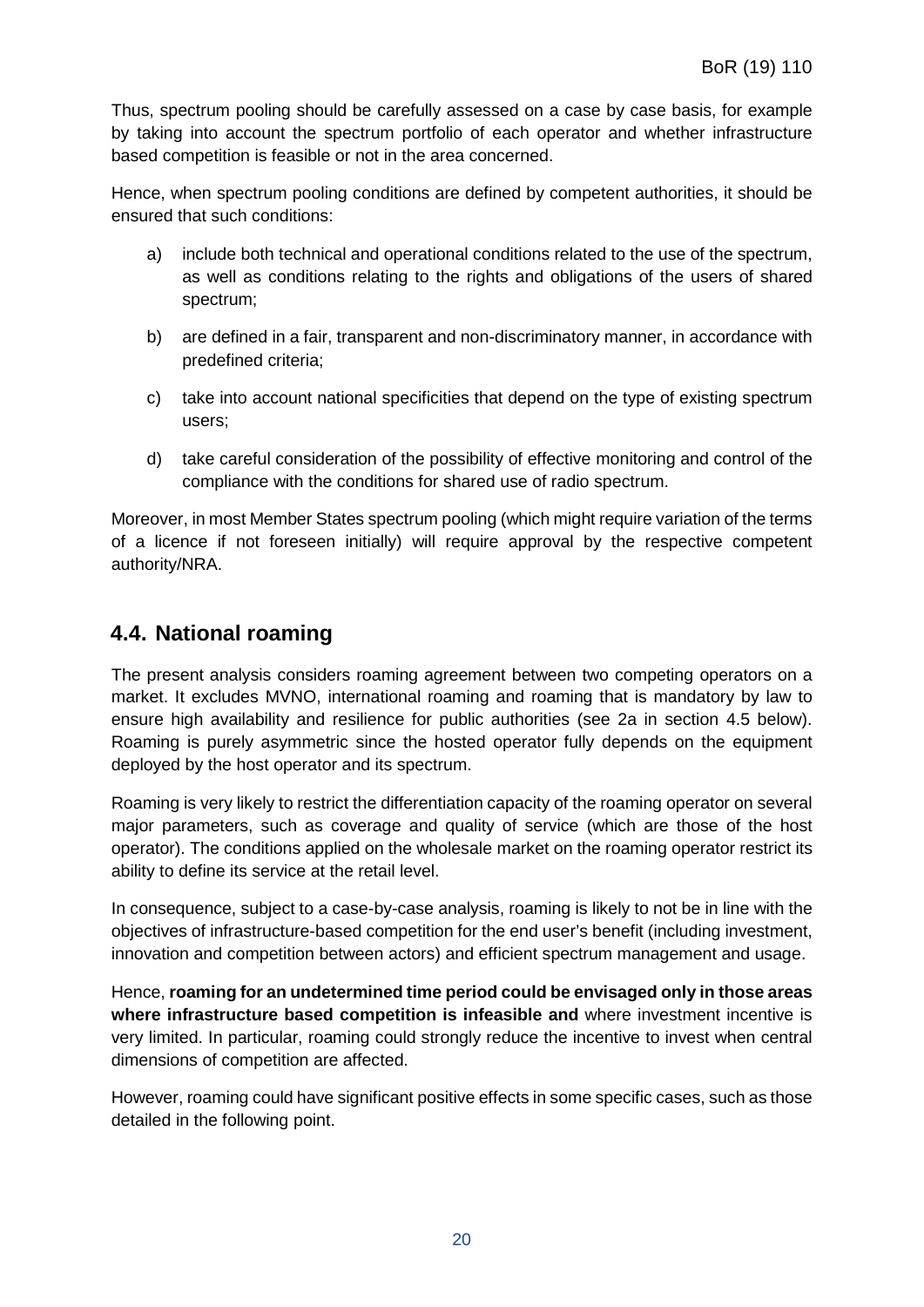### <span id="page-21-0"></span>**4.5. Other situations where network sharing agreements could be possible, but in duly justified conditions**

This section identifies examples of cases that appear to be beyond the scope of the situations defined above, but still be in line with the defined common objectives.

1. Transitory provisions could be envisaged

Large active network sharing agreements could still be compatible with the objectives defined, if they aim at compensating an objective handicap, for example corresponding to a late entry to the market. But by construction, **these provisions could only be transitory**, and should be phased out with the disappearance of their initial motivation. This is the case of a temporary roaming agreement the latest entrant operator might rely on. That roaming agreement should not provide access to national roaming beyond what is necessary to allow the entrant to invest in its own network

2. Undetermined in time but targeted provisions could be envisaged

Some specific cases of sharing agreements of an undetermined time period could also be envisaged (excluding passive sharing which in most cases is likely positive even for longer durations) that could still be in line with the common objectives defined above. However, these provisions call for a specific and careful analysis. In some situations, active sharing between the mobile network operators is objectively necessary for ensuring effective competition. In view of the objective necessity, it is necessary to examine whether competitors can replicate the parts of the access network concerned in the foreseeable future in order to be able to exercise a competitive constraint on the market. Additionally, a respective demand for services must exist and the parts of the access network concerned must be essential for the provision of these services.

For instance, the following three potential provisions could be in this case:

a) Specific needs for high availability services

This could be the case to respond to some public authorities needs to benefit from high availability and resilience services, or time critical applications that would require a particular reliability level such as connected driving along highways.

In order to respond to these needs, network sharing could be relevant, but should be limited to a number of users only, and not generalised. These agreements should be assessed on a case-by-case basis, taking into account the impact on infrastructure-based competition.

b) Network sharing for coverage of complex areas

Large network deployment could imply coverage of complex areas, either because of the limited space or because of a particularly difficult access (e.g.: underground transport lines, sport centres, commercial malls…). In these cases, and subject to duly justified technical and economic conditions, a targeted recourse to sharing provisions could be relevant.

c) Network sharing for legacy technology

As new technologies emerge, it is likely (but not certain, in all geographical areas) that legacy technologies (such as 2G, 3G) will be used less frequently in the future by end users and operators. Continued operation of these technologies might, therefore, lead to higher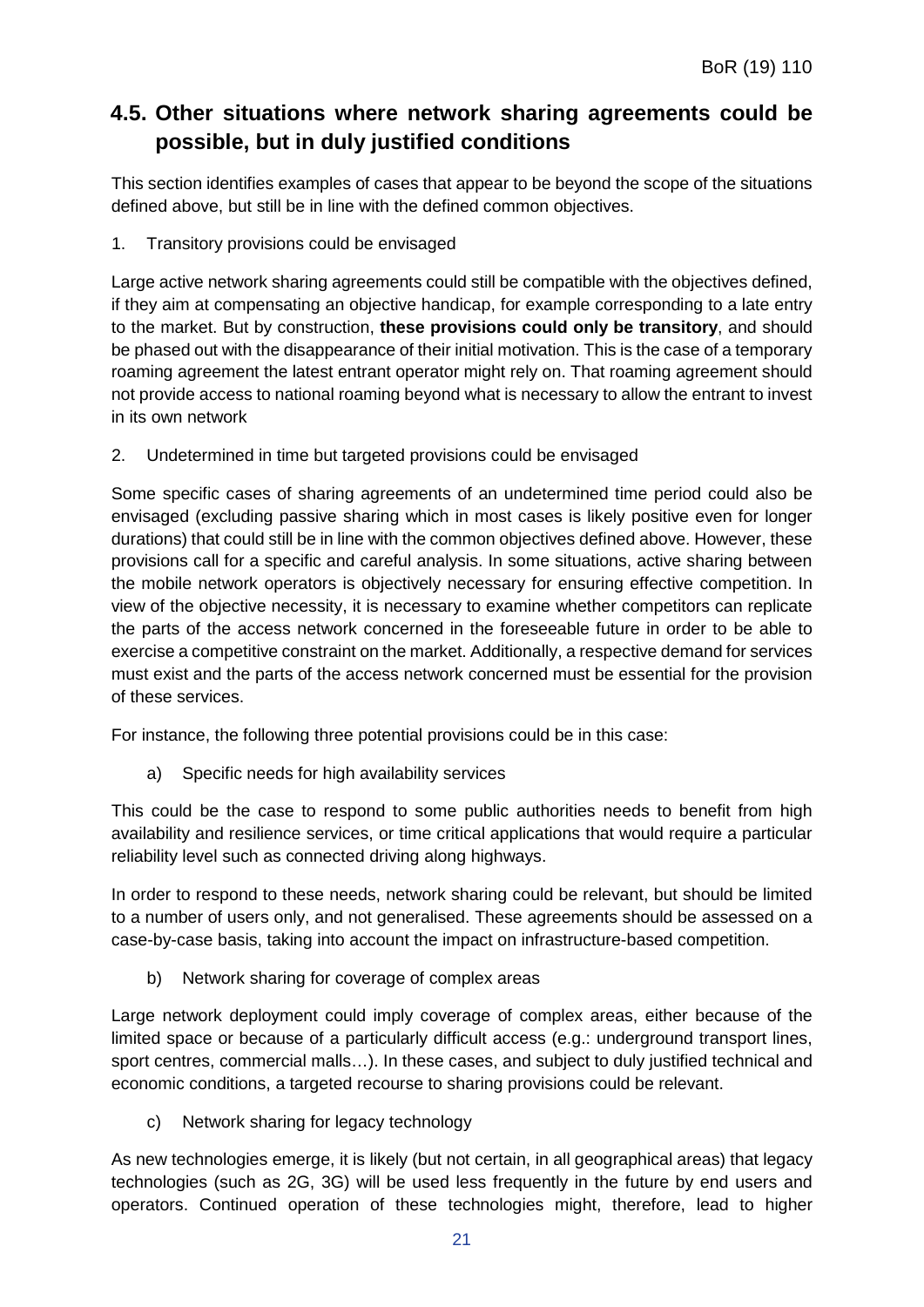incremental costs while sales volumes decrease. Infrastructure sharing might offer a means of reducing costs for continued operation of these services by individual operators. Similarly, sharing agreements for legacy technologies might allow for more efficient spectrum use, as bands previously allocated to individual operators can be reallocated to new technologies (however, this would require approval from competent authorities/NRAs in many cases due to variations in spectrum licensing conditions).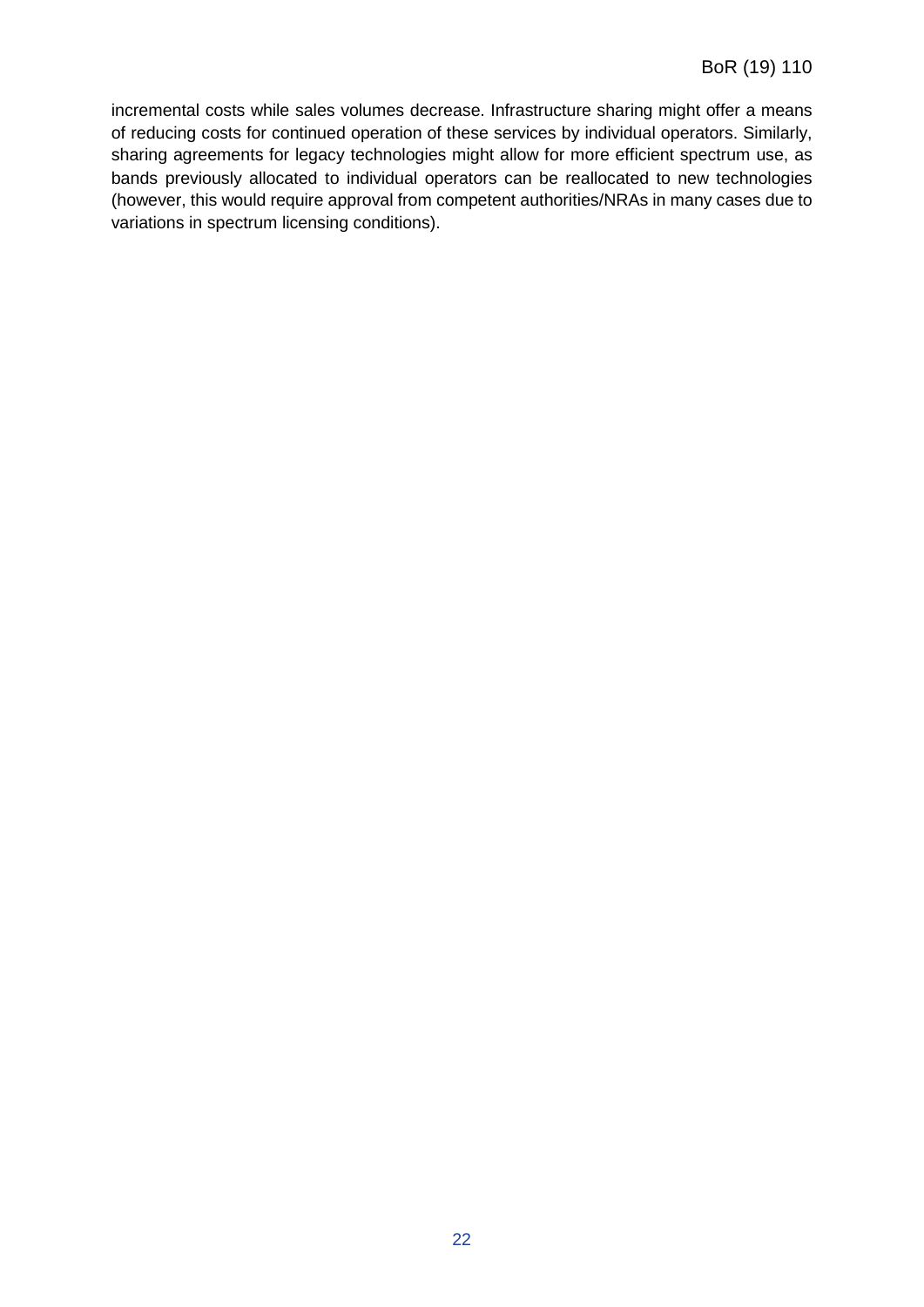## <span id="page-23-0"></span>**Appendix 1 - Role of general competition law**

This appendix details some elements and considerations from general competition law which are likely to apply to existing/potential mobile infrastructure sharing agreements.

## **A. Role of competition in mobile communications**

Competitive pressure from other providers is the central element that drives mobile operators to permanently improve their offers, implement cost savings, make investments and pass on the cost savings and the additional benefit also to consumers. The prospect of protecting or increasing profitable sales by offering customers greater benefit (e.g. by improved coverage) or a better-value offer due to efficiency enhancements drives investments and constitutes a central incentive for the build-up and expansion of mobile communications infrastructure. The larger an operator's own market share is, the smaller is the incentive to make such investments in order to win additional customers from other competitors. And the lower the competitive pressure of others, the smaller is the incentive to improve the conditions of the existing customers through investments and better offers.

The assessment of competition requires taking into account different time dimensions. These different time dimensions might include:

- a) relatively direct and short-term competition in defining a specific offer with regard to price, quality of services, bandwidth, data volume and similar parameters;[18](#page-23-1)
- b) medium-term decisions, for example, on the expansion of the mobile network or capacity, the increase in the degree of geographic coverage or the improvement of quality (such as increasing bandwidth or reliability); as well as
- c) long-term decisions on the entry into a market and the acquisition of spectrum.

## **B. The interaction between competition and economies of scale in cooperation**

Independent mobile communications infrastructures allow making decisions on infrastructure independently of other MNOs. At the same time, joint rollout and joint operation of mobile communications infrastructure, as opposed to several independent infrastructures, might bring about savings in many areas. In areas with low usage the benefits from network sharing in mobile communications are comparatively high. In general, economies of scale are an important reason that mobile communications markets tend to include only a small number of participants – in particular, in medium and long-term infrastructure competition.

## **C. Cooperation agreements under general competition law**

Cooperation agreements can lead to the development or strengthening of market power of individual operators, the cooperation partners or all market participants (e.g. collusion) in the short, medium or long term and may prevent or obstruct market entry or the expansion of competitors (including MVNOs).

<span id="page-23-1"></span> <sup>18</sup> Short-term competition also includes MVNOs.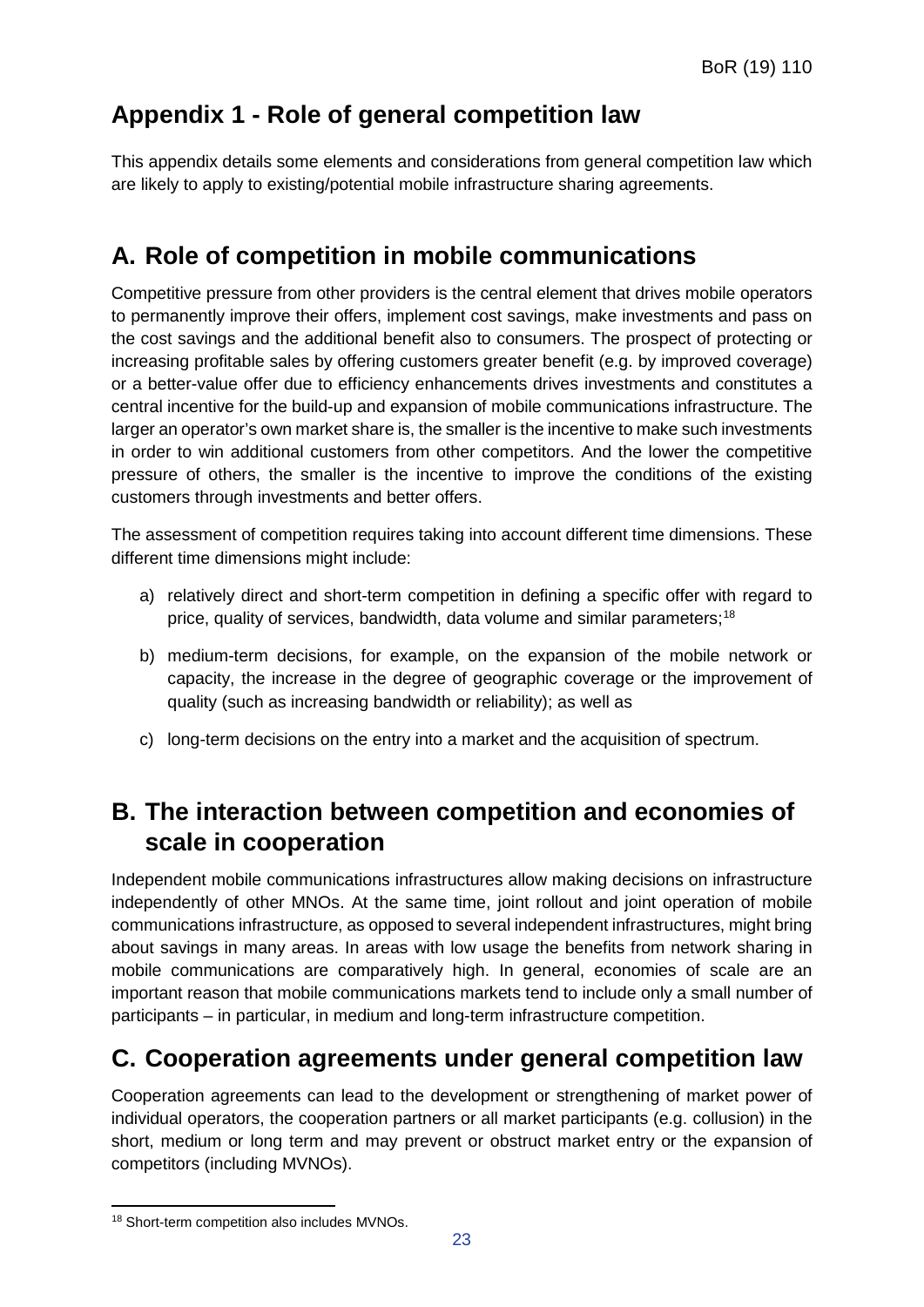According to Article 101 (1) TFEU, agreements that restrict competition are prohibited. Article 101 (3) TFEU provides an exemption to the prohibition of restrictive agreements. So, in a first step any agreement between MNOs has to be assessed in order to evaluate whether it has an anticompetitive object or any actual or potential restrictive effects on competition within the meaning of Article 101 (1) TFEU. In a second step – which only becomes relevant when an agreement is found to restrict competition – an assessment of restrictive and pro-competitive effects is done within the framework of Article 101 (3) TFEU. The burden of proof of compliance with the conditions of Article 101 (3) TFEU rests on the undertaking(s) invoking the benefit of this provision.

Article 101 TFEU is without prejudice to the application of Article 102 TFEU that prohibits the abuse of a dominant position.

National competition law may apply in parallel.

### **D. Restrictive effects on competition within the meaning of Article 101 (1) TFEU**

The European Commission's guidelines on the application of Article 101 of the TFEU to horizontal co-operation agreements provide a framework for analysis that can be applied to the various forms of mobile network sharing envisaged above.<sup>[19](#page-24-0)</sup> When assessing whether an agreement in mobile communications restricts competition, particular attention should be paid to the following elements. This list is not exhaustive, and will depend on national and market circumstances:

- a) Short-term competition vis-à-vis consumers, in particular whether consumers are able to benefit from adequate choice after an infrastructure sharing agreement is in place.
- b) Medium and long-term competition, in particular the avoidance of irreversible investments (which might require, for example, one or both of the parties to abandon planned unilateral investments), maintenance of incentives to invest and the ability for autonomous decisions (regardless of existing cooperation arrangements), for example with regard to the development of new sites.
- c) The likelihood of coordination: the exchange of strategic information and/or a significant commonality of variable cost may increase the likelihood of coordination with respect to short-term competition and/or infrastructure investment

Any infrastructure sharing agreement between MNOs must be examined as to whether it limits the possibility for parties to compete against each other, and/or whether it limits independent decision-making. Furthermore, sharing agreements may also give rise to anticompetitive foreclosure concerns.

A sharing agreement is unlikely to lead to restrictive effects on competition if the parties to the agreement do not have market power in the market on which a restriction of competition is

<span id="page-24-0"></span><sup>&</sup>lt;sup>19</sup> Guidelines on the applicability of Article 101 of the Treaty on the Functioning of the European Union to horizontal co-operation agreements (2011/C 11/01), "Horizontal Guidelines, 2011"; See also: Communication from the Commission — Notice — Guidelines on the application of Article 81(3) of the Treaty (Text with EEA relevance), Official Journal C 101 , 27/04/2004 P. 0097 – 0118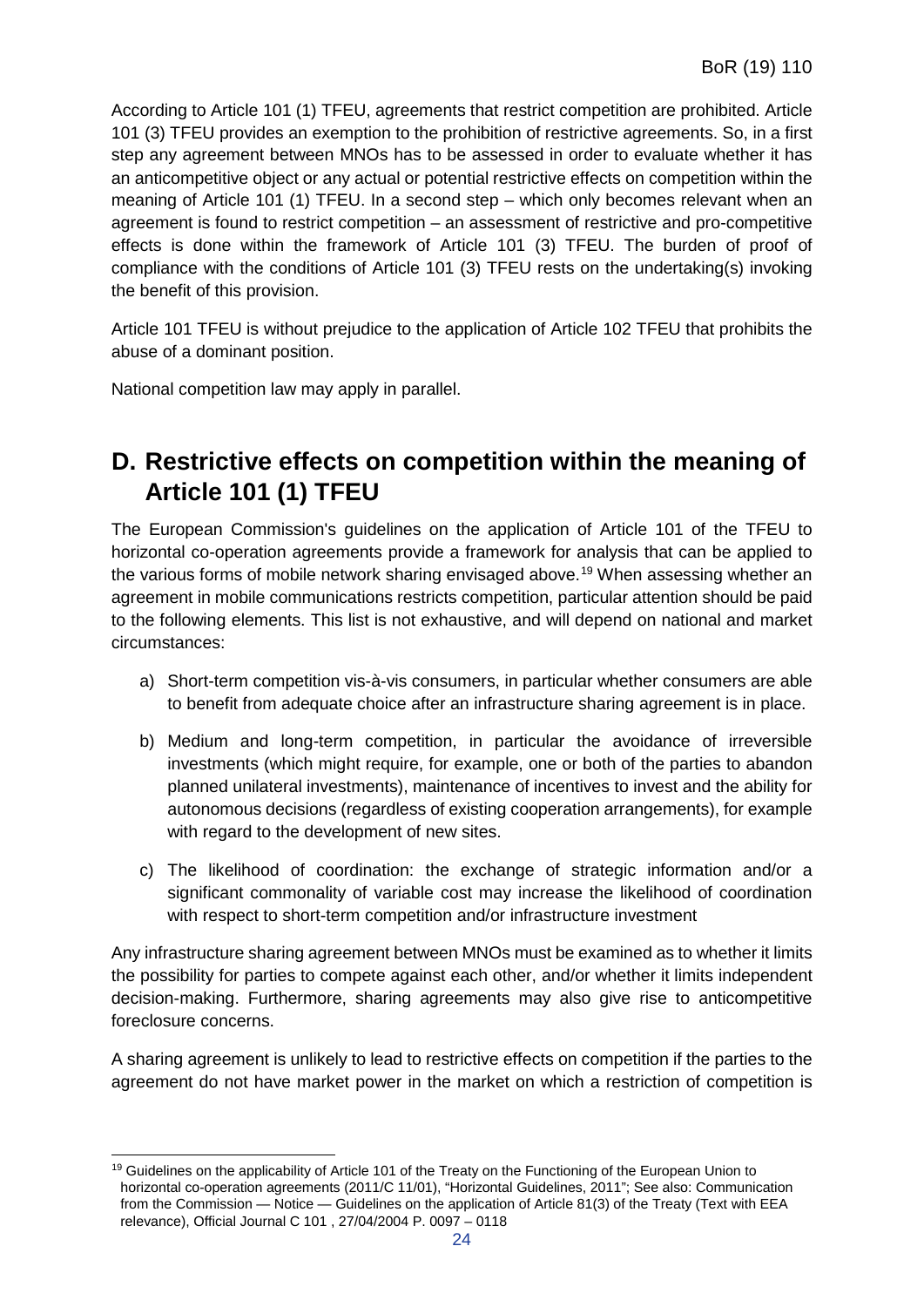assessed.<sup>[20](#page-25-0)</sup> However, MNOs typically have market power in the corresponding mobile telecommunications markets that are typically highly concentrated. If these markets are affected, it is thus unlikely that restrictive effects can be excluded outright due to the lack of market power of any of the MNOs and a case-by-case assessment is called for.

In order to assess whether an agreement has restrictive effects on competition, the competition needs to be examined with and without the agreement in force and its alleged restrictive effects; and the two scenarios need to be compared. The existing infrastructure of each MNO that was in place prior to the agreement needs to be taken into account when assessing whether an MNO might be able to independently carry out the envisaged project or activity covered by the cooperation.

### **E. Assessment of infrastructure sharing agreements that are considered to be restrictive within the framework of Article 101 (3) TFEU**

If an agreement includes a restriction of competition according to Article 101 (1) TFEU, an exemption according to Article 101 (3) TFEU may apply. To qualify for an exemption the cooperation agreement must fulfil the following four criteria set out in Article 101 (3) TFEU:

- a) efficiency gains;
- b) fair share for consumers;
- c) indispensability of the restrictions;
- d) no elimination of competition.

The derogation in Article 101 (3) TFEU applies only if these four conditions are cumulatively fulfilled.

Under the Guidelines on the application of Article 101 (3) TFEU an agreement which is restrictive of competition must, in order to benefit from the exemption, generate benefits for the production or distribution of goods or the promotion of technical or economic progress which are of such a character as to compensate for the agreement's disadvantages for competition. All efficiency claims must be substantiated to allow verification of: a) the nature of the claimed likelihood and magnitude of each claimed efficiency; b) the link between the agreement and the efficiencies; c) the likelihood and magnitude of each claimed efficiency; and (d) how and when each claimed efficiency would be achieved. $21$ 

The burden of proof under the provision of Article 101 (3) TFEU rests on the undertaking(s) invoking this provision. BEREC does not provide any guidance on whether the cumulative criteria of Article 101(3) TFEU are fulfilled.

<span id="page-25-0"></span> $20$  See para 168-173 or 186 of the Horizontal Guidelines, 2011  $23$ 

<span id="page-25-1"></span>National competition law might be applicable in parallel.